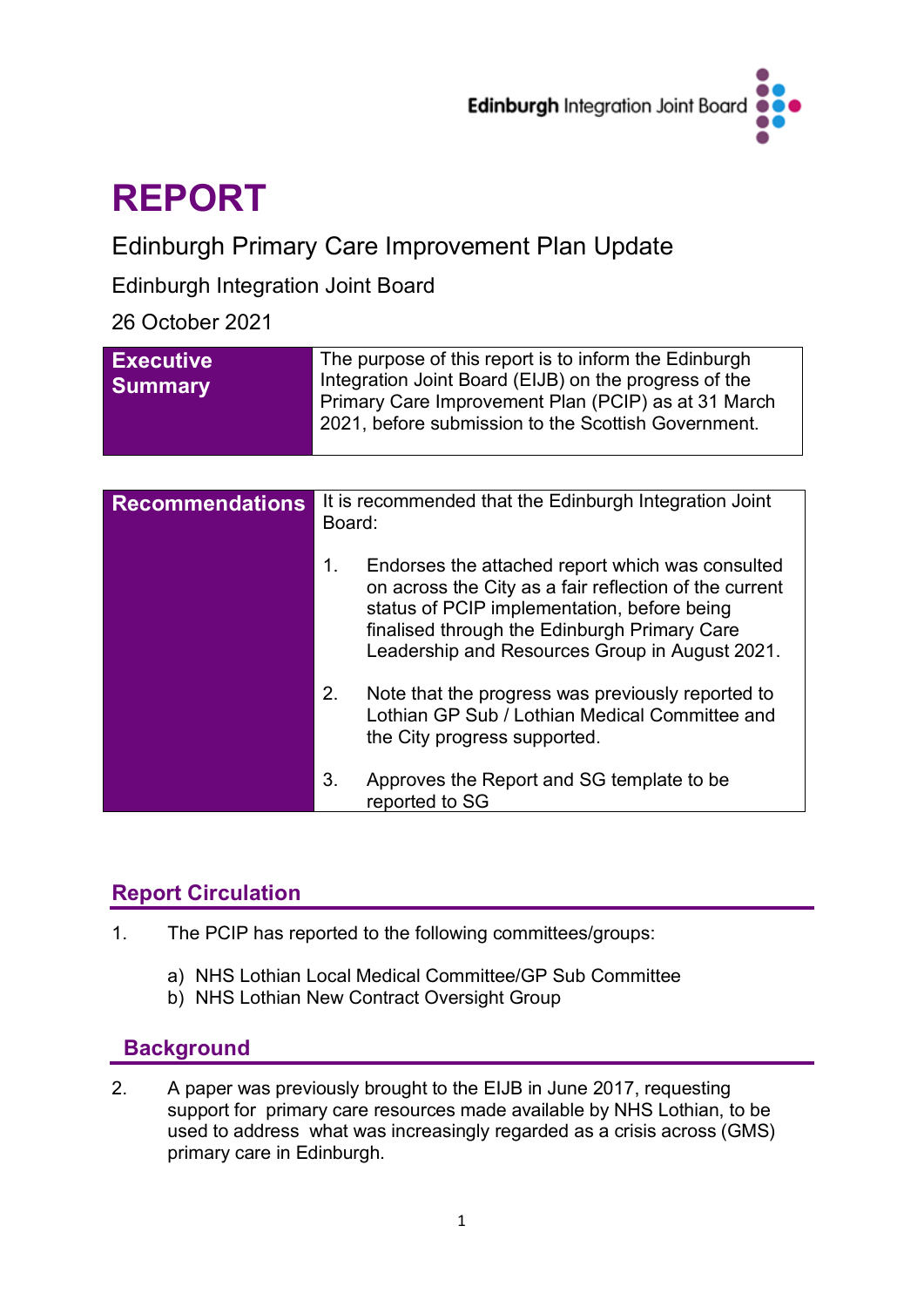

- 3. The EIJB then supported the implementation of the Edinburgh Primary Care Transformation (and Stability) Programme. In January 2018, GPs across Scotland voted to accept Phase 1 of the new (GMS) contract proposals, complementing the work already begun in Edinburgh.
- 4. In February 2018, Scottish Government issued the 'Memorandum of Understanding' (MOU) on the new contract implementation process and asked that each HSCP produce a PCIP which set out how the new resources would be implemented. £12.9M would become available for investment directly into Edinburgh GMS related provision over 4 years.
- 5. The PCIP was widely discussed in Edinburgh, and as required by the MOU, was supported through both the tripartite NHS Lothian Oversight Group and the Lothian GP Sub Committee and LMC.
- 6. The EIJB considered the PCIP in June 2018 and gave enthusiastic support to the proposals and recommendations presented.
- 7. EIJB established the Edinburgh Primary Care Leadership and Resources Group (L&R) in August 2018, to lead the Primary Care Transformation Programme.
- 8. The sequencing of PCIP resources has materially affected the implementation process:

| 2018/19 | £4.5M (with considerable portion already in place)            |
|---------|---------------------------------------------------------------|
| 2019/20 | £5.1M – restricted recruitment                                |
| 2020/21 | £9.1M – recruitment unrestricted with underspend generated    |
| 2021/22 | £12.9M – recruitment unrestricted until budget limits reached |
|         | currently pharmacotherapy only.                               |

9. To end March 2021, the attached 'Primary Care Transformation Report' details 170wte additional staff employed, with a further 20wte employed to the end of September 2021.

# **Main Report**

- 10. During the period August 2018 to April 2021 all parts of the MOU have been helpful in support of Edinburgh Practices. There remains a high degree of variability in the impact on workload.
- 11. An important outcome of the 2018 consultation and subsequent implementation in Edinburgh, was the strong preference for practices to have as much of the available resources (workforce) embedded within practice teams, in preference to being organized on behalf of groups of **Practices**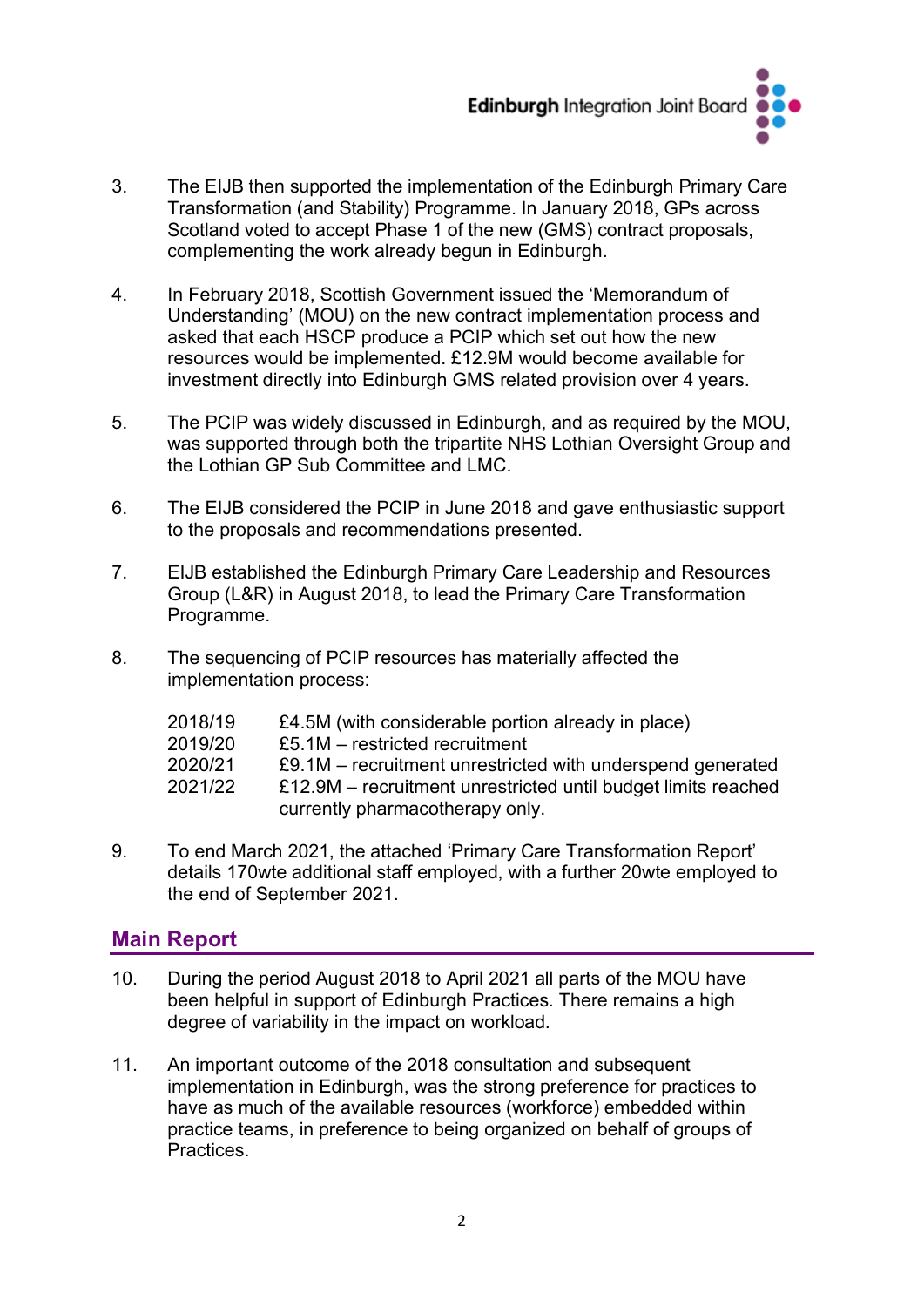

- 12. In addition, the resources available to '17J' City practices were enhanced by both the re-investment of 17C funding (c£1M) and excluding (largely) our 8 x 2C practices from PCIP funds. (Instead, they were given an equivalent proportion of T&S funds).
- 13. Almost three years in, we know and understand much more about what works most effectively. Going forward, we will ensure that the new workforce is supported to work in a way which carefully balances impact on workload and sustainable staffing.
- 14. In July 2021 MOU(2) arrived and emphasized the importance of three areas in particular; pharmacotherapy, vaccination transfer and CTACS (Community Treatment And Care Services).
- 15. MOU(2) also raised the possibility of 'compensatory payments' to practices which had not had the benefit of these services in particular. Scotgov have indicated that further national guidance on this is likely to be forthcoming. In the meantime, Leadership & Resources have agreed a possible City position, should this be left to local determination.
- 16. In addition, we were able to use the 'T&S' funds to invest c£500K in 'clinical admin' principally to relieve medical staff of the burden of an appropriate portion of routine 'Docman' (clinical administration).
- 17. We have benefitted greatly from the early investment in an 'Evaluation and Insight Manager' post, which helps all MOU areas systematically assess what impact they are making on workload.
- 18. The original definition of 600 'missing' medical sessions (a quantifiable workload 'currency') remains controversial but has provided one way to describe where we are with the implementation process.
- 19. In simple terms, the attached report describes that around 500/600 sessions of extra capacity have been created but acknowledges the important difference between the resource being in place and being effectively deployed and trained to reach the potential contribution.
- 20. Evaluation of the individual workstreams has demonstrated direct impact on GMS workload, improved access to expert clinical advice and some reduction of referrals to secondary services.
- 21. From the EIJB perspective overall implementation progress can justifiably be described as 'steady'. At the individual practice level, this description might be quite unrecognizable.
- 22. The experience and perspective of individual practices is markedly different. A practice with well embedded and experienced additional staff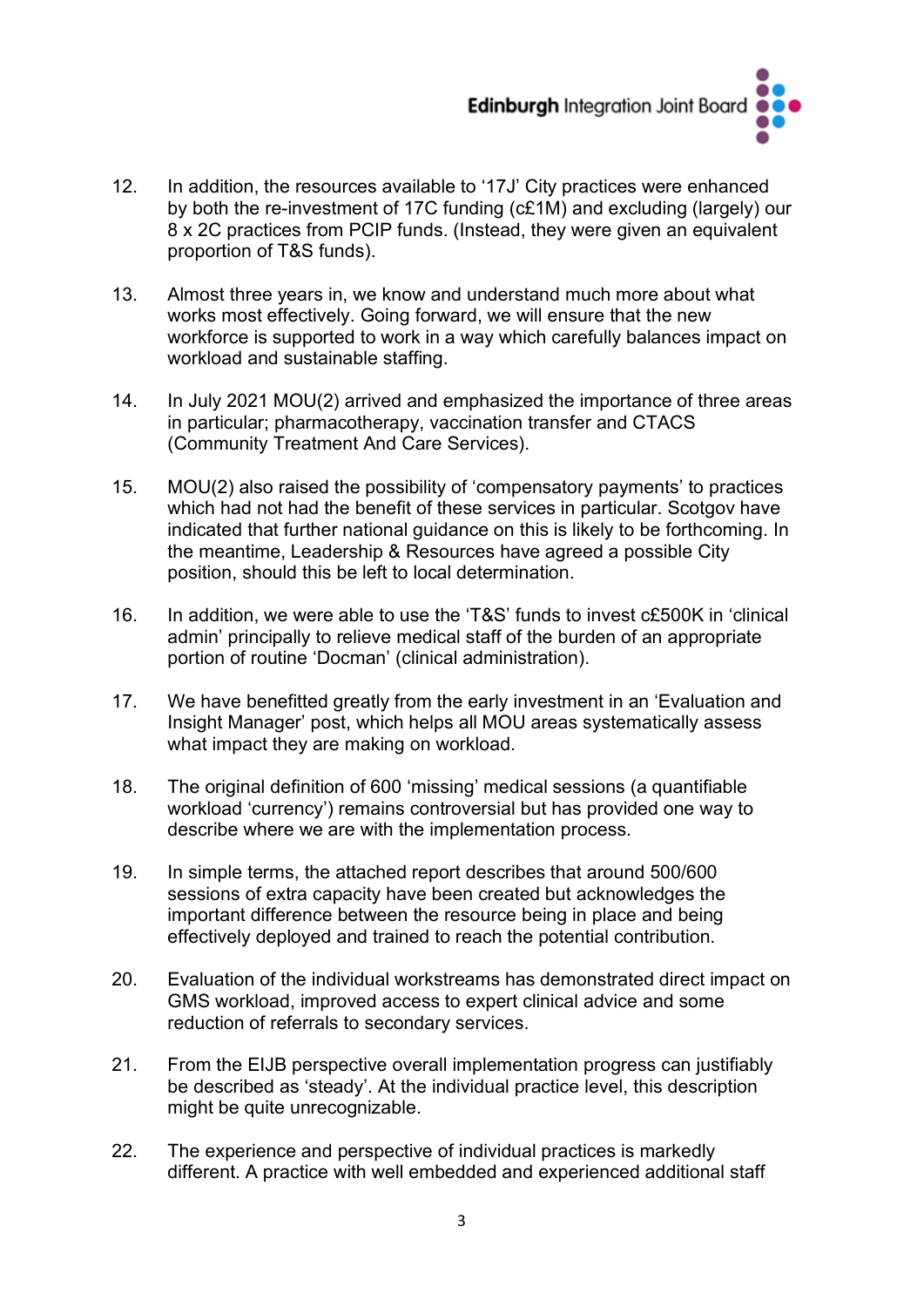

will see a more substantial and consistent contribution to workload. compared to a practice where staff are new to primary care and may require additional qualifications and training. In the latter, the practice perspective of the PCIP contribution may be marginal.

- 23. The question of COVID impact on the PCIP implementation process is frequently asked. Each of the new areas of Primary Care capacity has an interesting perspective, but the highlights are;
- 24. Recruitment was not paused, and new members of staff continued to take up vacancies overall
- 25. The Community Link Worker service adapted its service hugely to the new circumstances, with much more working with local organisations and known clients rather than new referrals.
- 26. Mental health nursing, where available, offers improved access, but the Primary Care perspective is that secondary and related mental health services offer little additional capacity or flexibility. The number of requests for help from Primary Care by distressed people is reported to have increased markedly – and continues to do so.
- 27. Our early success in attracting c15wte Primary Care Mental Health Nurses was able to be sustained, but has not grown to the 35.wte we (and practices) wanted
- 28. We have set aside some underspend to be used to fill this requirement and are working to try to secure additional capacity to meet this additional demand
- 29. A huge proportion of the PCST capacity has been absorbed in delivering the flu/covid vaccination programme, and this will continue until the end of this calendar year.
- 30. The 2020 flu programme was reported through our Clinical Governance Committee and widely praised for its effective and innovative delivery, alongside recognition of the steep learning curve involved.
- 31. During the early few months to June 2020, the demand for primary care appointments was suppressed by an estimated 5%. Thereafter, demand quickly re-established and - we hear from practices - surpassed previous levels and is currently unsustainable.
- 32. GPs in particular find themselves more available than ever, working in a way which forces even greater risk management and simultaneously finding, for the first time in their careers, an outspoken proportion of patients unsupportive or even hostile. This has been widespread and intensely de-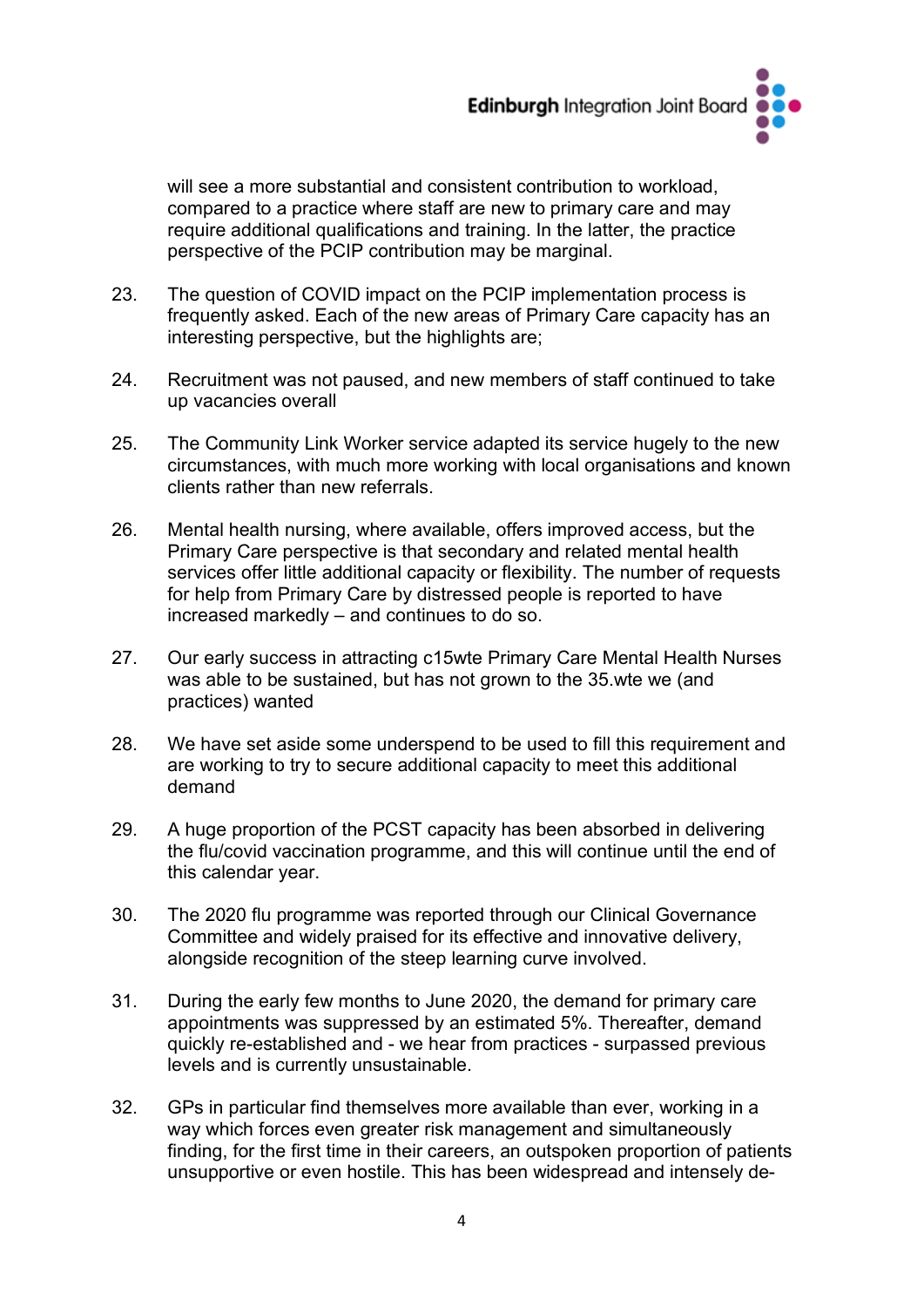

moralising for staff.

- 33. This has been particularly exhausting for everyone since the attached report was compiled in May
- 34. Looking forward, we are very conscious of the gulf between what capacity we originally estimated was required to rebalance the workload/capacity equation in Primary Care, and what is still required. The underlying direction and progress is positive, despite the frustrations. The persistent concern is whether, after the turbulence of the implementation period, sufficient resources are there to ensure Primary Care is able to remain the solid preventive and locally responsive foundation of health and social care delivery.
- 35. We need to be cautious about describing 'transformation' rather than relatively modest expansion of capacity at a critical time. Nevertheless, there are now a wide variety of examples where the PCIP staff have become much more than 'bolt-on' parts to the existing teams, but have offered insight, expertise and improvement to patient experience, beyond additional capacity. Transformation requires not only fully trained, experienced, confident staff able to work in the fast-paced Primary Care setting, but also practice staff who actively incorporate them into their team in a supportive environment. The next period will therefore increasingly convert from our previous focus on growing and deploying the workforce, to the optimal deployment of the PCIP workforce
- 36. We continue to advocate for an assessment of the additional investment required, despite our acute awareness of the wider challenges to public services.

# **Implications for Edinburgh Integration Joint Board**

# **Financial**

- 37. All investment funds currently available are now in place.
- 38. There is continuing uncertainty about the status of 17C funds which are embedded in Edinburgh Practices
- 39. There is a continuing requirement to carry over underspent funds into 2022/23 and into 2023/24.
- 40. The situation with the expansion of the adult flu programme and the COVID programme requires clarification, to ensure that PCIP resources are not eroded by the expansion of the original target group.
- 41. Conversely, if additional permanent recurring resources are available for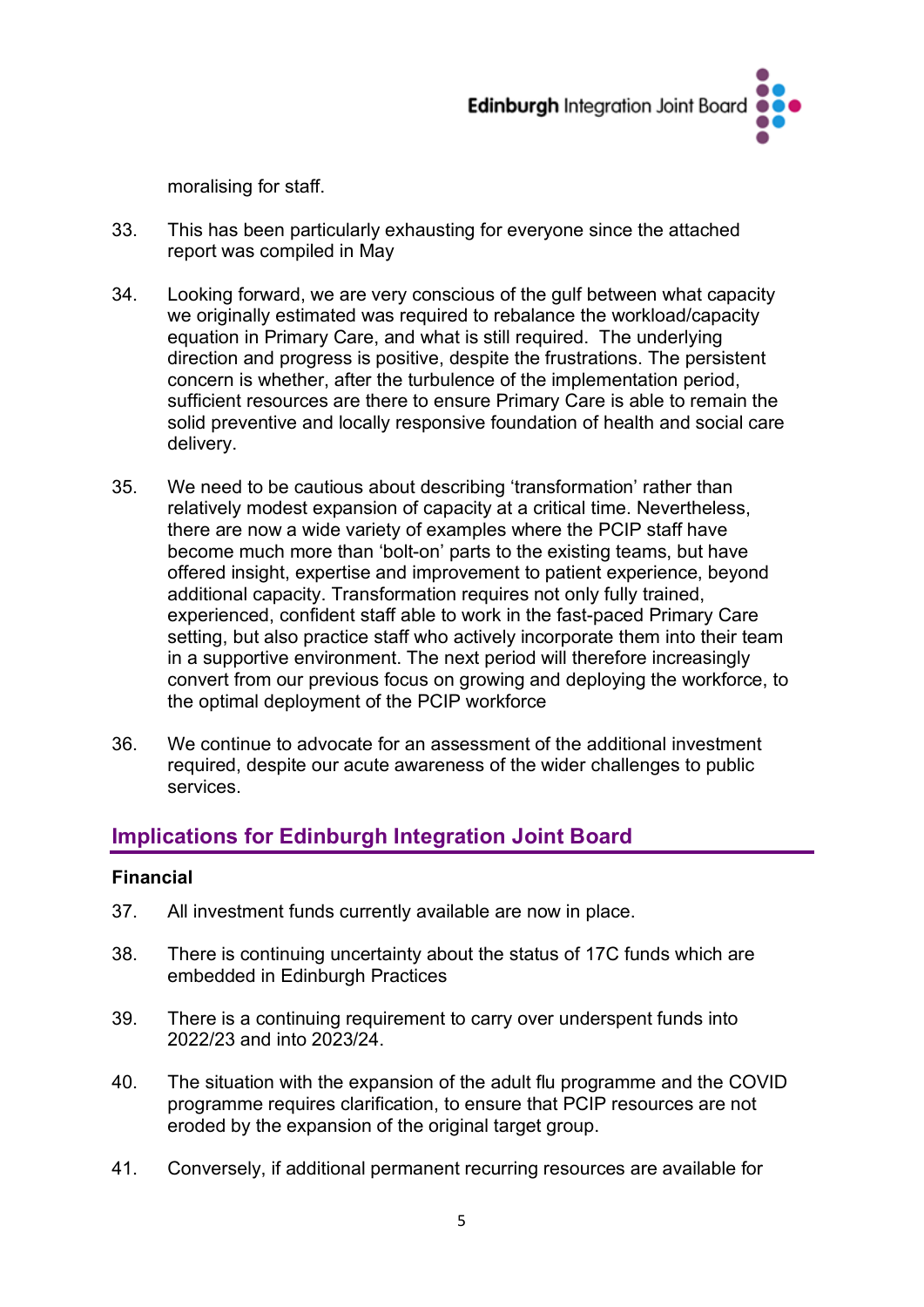

vaccination, this could be harnessed to boost the delivery of our CTACS programme.

# **Legal / risk implications**

42. None identified

# **Equality and integrated impact assessment**

43. CTACS were subject to an EQA but not the overall programme. This will be undertaken in 2022.

## **Environment and sustainability impacts**

44. None identified

## **Quality of care**

45. As per individual MOU investment area evaluations

# **Consultation**

46. The attached report was consulted on across Primary Care (GMS) in Edinburgh during May & June 2021.

# **Report Author**

## **Judith Proctor**

Chief Officer, Edinburgh Health and Social Care Partnership Email: [Judith.Proctor@edinburgh.gov.uk](mailto:Judith.Proctor@edinburgh.gov.uk) 

Contact for further information:

Name: David White, Strategic Programme Manager – Primary Care Email: [david.white@nhslothian.scot.nhs.uk](mailto:david.white@nhslothian.scot.nhs.uk) Telephone: 07974 185419

# **Background Reports**

1. Primary Care Transformation Report (August 2021) – Appendix 1

# **Appendices**

Appendix 1 Primary Care Transformation Report (August 2021)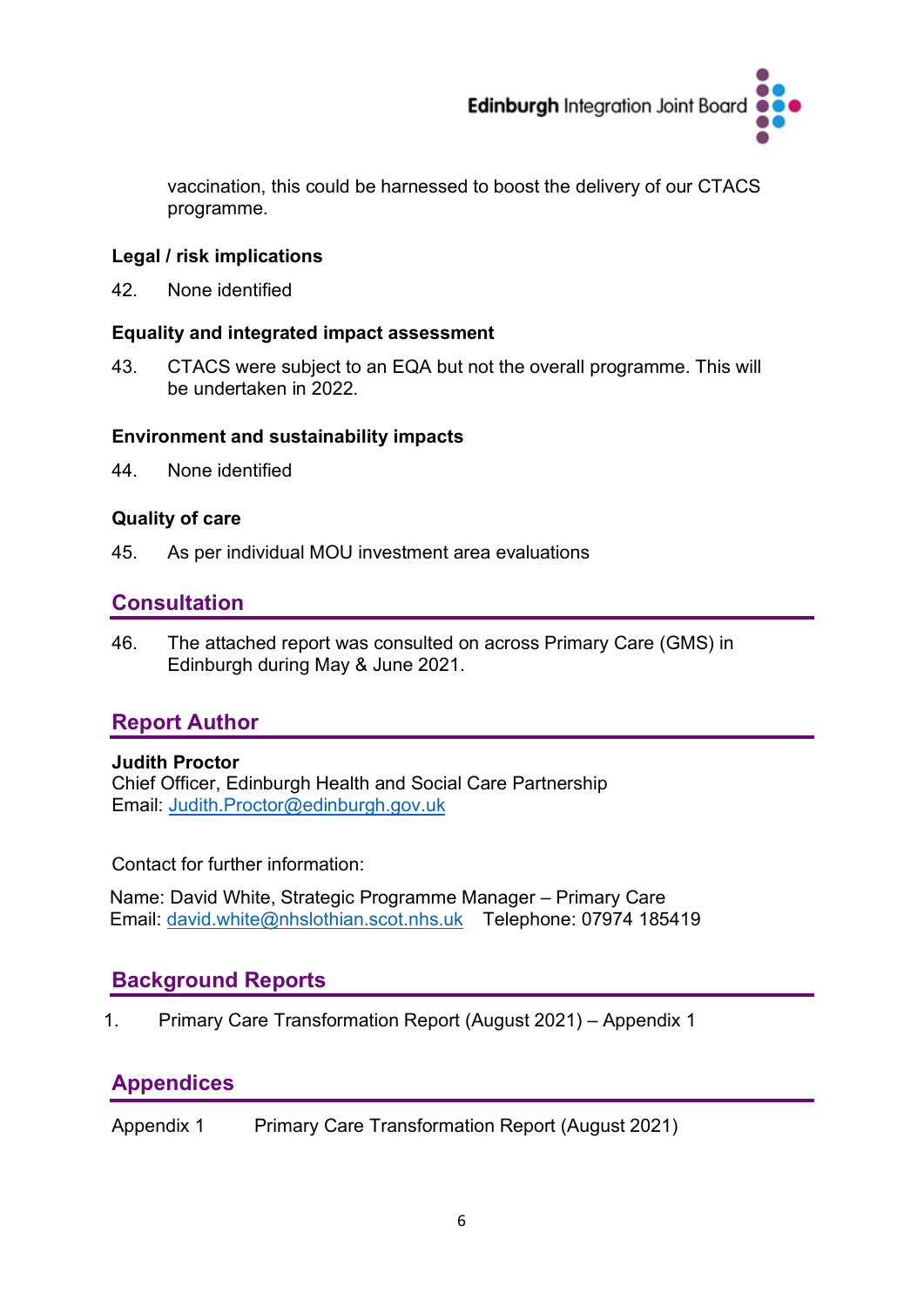

APPENDIX 1

# **Primary Care Transformation Report**

AUGUST 21 EDINBURGH PRIMARY CARE LEADERSHIP & RESOURCES GROUP



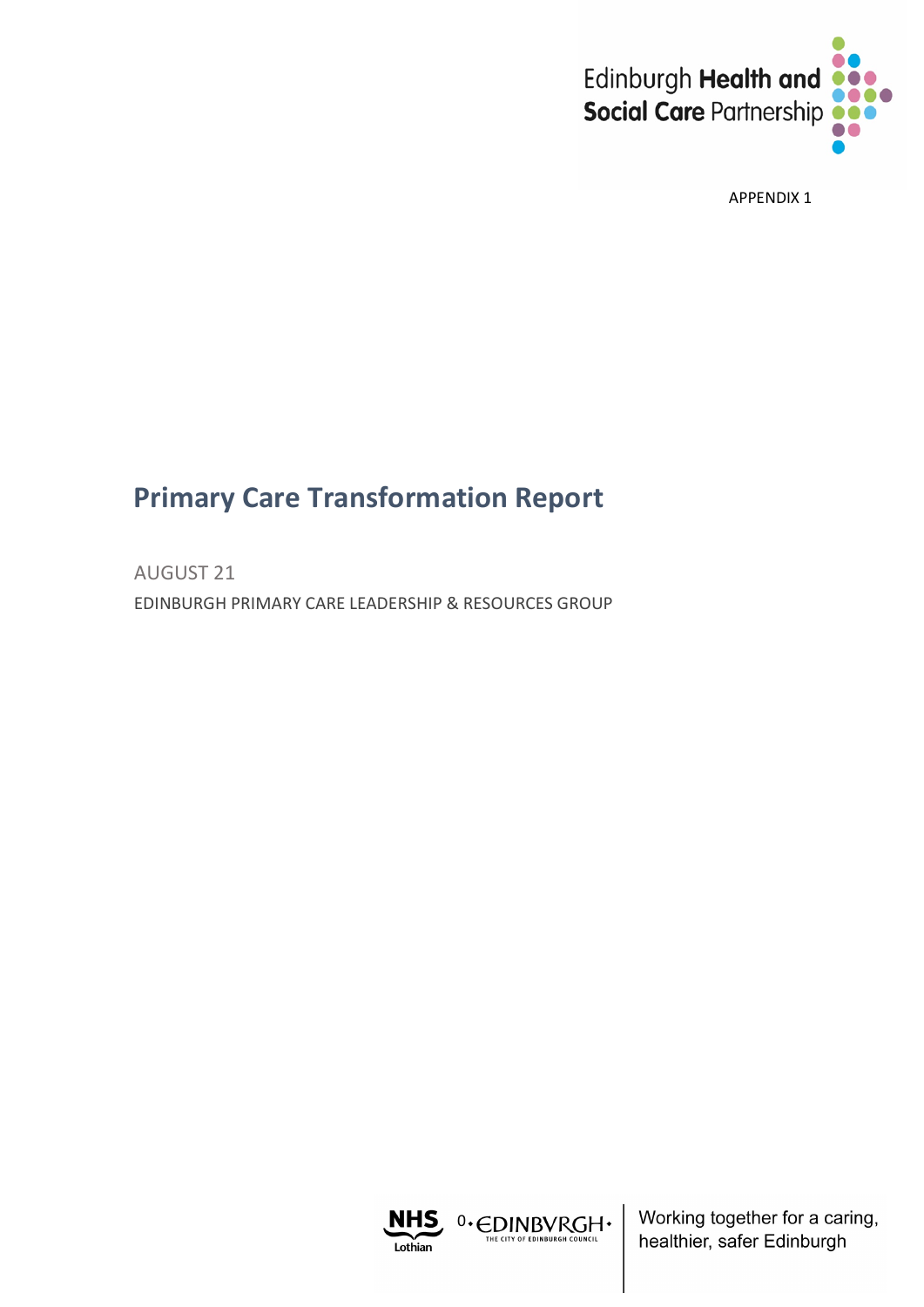

# **Contents**

- **1. Purpose**
- **2. Background**
- **3. Funding**
	- 3.1 PCIP
	- 3.2 17c Funding
	- 3.3 Transformation & Stability (T&S)
	- 3.4 Summary of Funding available for Primary Care Transformation
	- 3.5 Underspends
- **4. Overall position on PCIP Implementation Progress**

# **5. Workforce development by MOU area**

- 5.1 Pharmacotherapy
- 5.2 CTACS (inc Vaccinations)
- 5.3 Link Working and Welfare Rights Network
- 5.4 Advanced Nurse Practitioners and associated Nursing roles
- 5.5 MSK
- 5.6 Mental Health
- 5.7 Urgent Care
- 5.8 Supporting Investments
- 5.9 Management Support

# **6. Impact to date and projected**

6.1 Original capacity gap definition

# **7. Remaining Investment decisions**

# **8. Governance**

- 8.1 Role of L&R
- 8.2 'Rules'
- 8.3 Continuing Role
- **9. Final Thoughts**



<sup>1</sup>· EDINBVRGH ·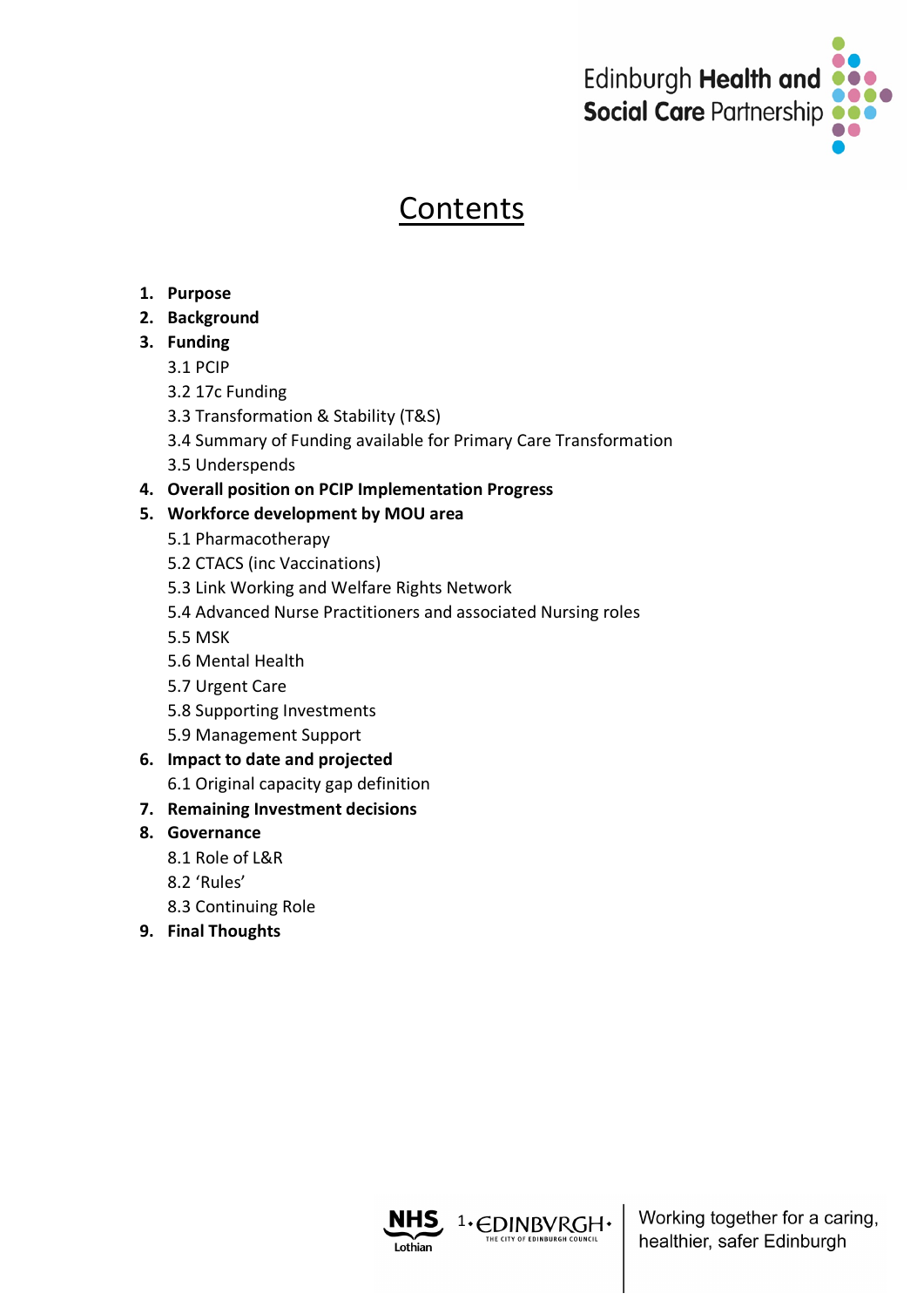

# EHSCP Report

Edinburgh Primary Care progress to end of 2020/21 and future priorities (following consultation May-June 21)

### **1. Purpose**

This report summarises our position with Primary Care investment in Edinburgh and the associated 'transformation' anticipated as part of the New GMS (2018) contract investment. The report also confirms answers to some questions about future direction, which required the input of GPs, Clusters and MDT (multi-disciplinary team) representatives.

Tables 1&4 give a quick summary of where the funding has been invested to March 2021, and what is proposed for the final implementation phase this year.

### **2. Background**

PCIP funding was first made available in mid-2018, so we are 3.5 years into implementation. This substantial investment added to NHS Lothian funding made available the previous year ('Transformation and Stability (T&S) funding) and long established 17C funding directly to specific practices. We have used the PCIF to appoint c170wte new MDT posts, of which approximately 150wte will be filled at any given time. These figures do not include the original Community Link Workers (see section 5.3 for further detail). The MDT staff were anticipated to make an **average** workload contribution equivalent to augmenting 3 sessions of GP time 'injected' into practices across the City. Some newly recruited MDT staff had the background to make an immediate impression and exceeded our expectations, others reminded us that the pace and management of clinical risk in Primary Care requires careful acclimatisation, training and supervision, to be successful.

Scottish Government took a welcome leap of faith in prioritising substantial public investment into Primary Care, and BMA negotiators promised they would see results. In Edinburgh, a ring-fenced fund of c£13M was to be made available over a 3-year period, now extended to 4, and delegated to the Health and Social Care Partnership as part of a 'tripartite' system of accountability with the Health Board and LMC. We are now in the last year of that period.

The pandemic changed our delivery of service to the public overnight. We still need to assess together, how much of that change should be retained, and how much essential healthcare was pushed even further out of reach of some of our most vulnerable people. The relationship with our patients has also changed, and not all of this is positive. Mental health demands seem to have reached a 'tipping point' with natural resilience and self-reliance breaking down for a significant minority, but Primary Care remains a trusted place of safety

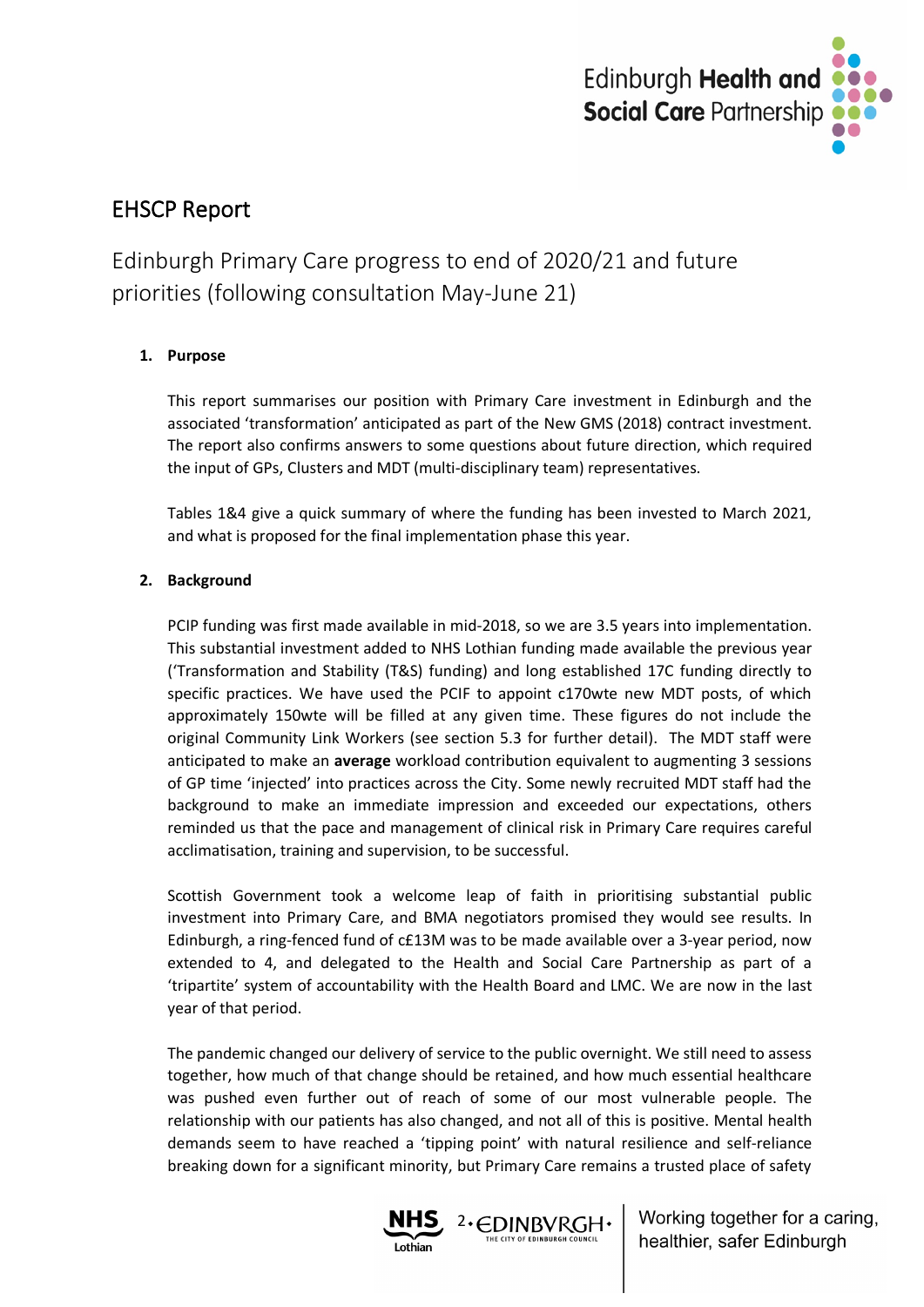

and help. The worst may not be over.

The pandemic has brought renewed enthusiasm for 'localism' in Edinburgh. There are few public services more local than General Practice, and there are opportunities for us to link more closely with key local partners such as primary schools, libraries and established third sector partners. The public health aspiration to create healthy neighbourhoods, could be given credibility and impetus with the more obvious support and involvement of Primary Care.

Responding to the pandemic demands has absorbed a huge amount of capacity over the last 18 months. The starting position was a city which has welcomed an average of c6000 new patients per year for more than a decade. This rate has barely slowed with 4000 additional in 2020/21, and each year the mismatch between patient numbers and physical capacity becomes more stretched. Our hope of a national infrastructure fund to acquire and repurpose buildings for required public services has found no traction and this is now negatively impacting on PCIP delivery.

Primary Care remains the service foundation of all health & social care, yet we are so busy with daily demand, it can be difficult to make the opportunities of integration work for our population. Joined up thinking, planning and provision is a long-held ambition for public services. Our engagement with communities in listening and demonstrating our responsiveness to their needs, ideas and capacities will help to define the next period.

Interesting times.

#### **3. Funding**

#### *What we did and why?*

There are three funding sources under our local (Edinburgh) management which are increasingly referred to as the 'PCIF' but which have different stipulations attached. These are managed on behalf of Edinburgh HSCP by the Leadership and Resources Group (L&R) which was established by the IJB for this purpose. Ultimately, the intention is that these three will be able to be used as flexibly as possible to support GMS under the governance of our Leadership and Resources Group.

#### **3.1 PCIP**

The PCIP funding became available from mid-2018, aimed at satisfying the Government MOU (Memorandum of Understanding) covering 6 broad clinical MDT areas where the funding was to be invested.

3. EDINBVRGH.

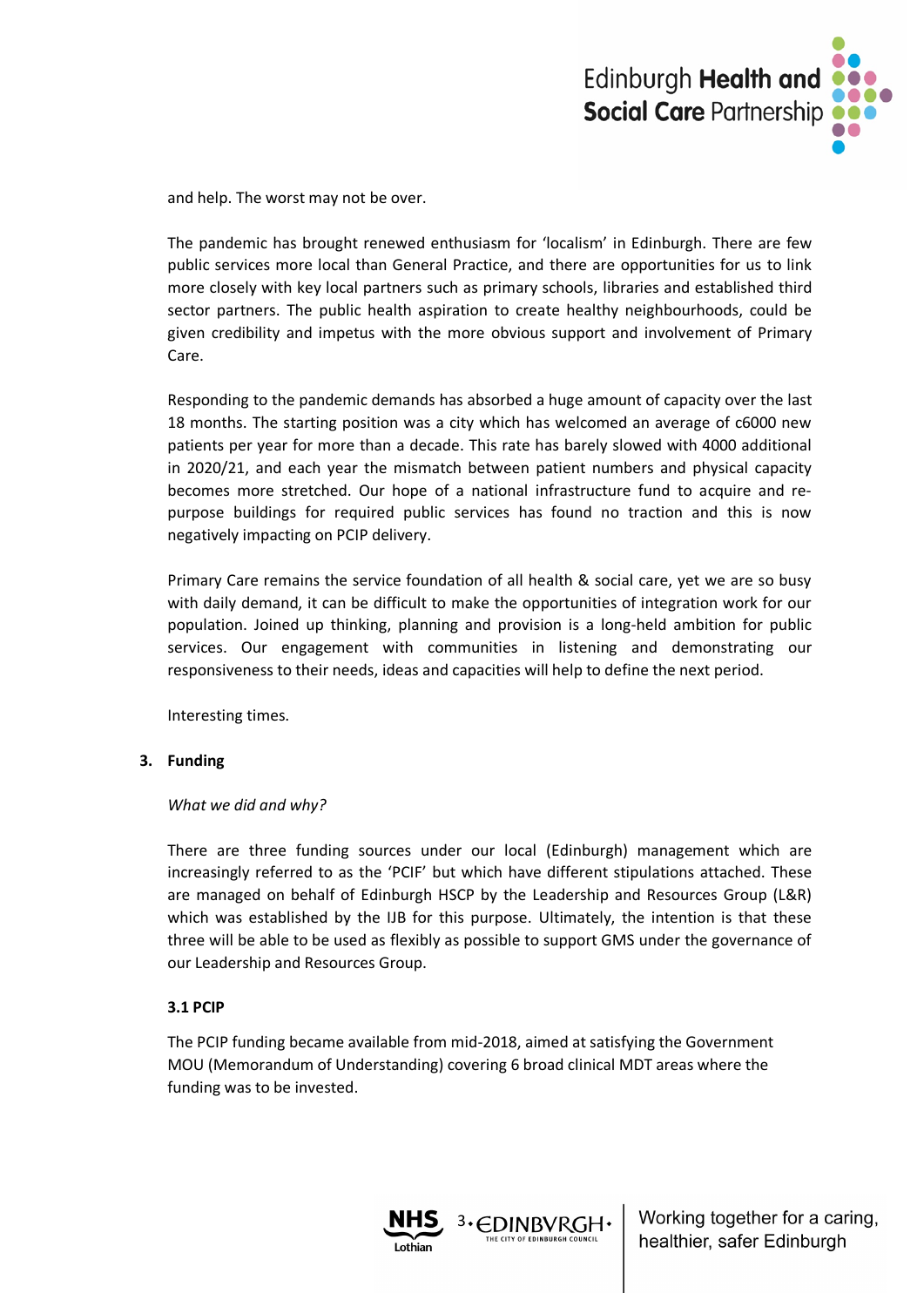



#### **Figure 1. Build Up of PCIP Investment over Implementation Term.**

The planned funding (green) is augmented by underspend carried forward (blue). The Yellow Bar shows what we spent in each year (as previously reported). The £10.3M shown for the current year is what we had committed to by April 2022, with a projected further c£2.0M investment proposed over the course of 2021/2. The first tranche of funding received in 2018 was applied in part to pre-existing commitments which were without recurrent funding, but which clearly lay within the MOU. For example, Edinburgh had been given funding before other areas of Scotland to create a Link Worker Network, and this became part of the PCIP investment. Similarly, central funding had been available to support pharmacotherapy development, which became part of the PCIP. (These investments and others can be seen in the first year of funding in Table 4 later in this paper).

An important local understanding about expectations was rehearsed throughout our local 2019 PCIP consultation and preceding discussions. An illustrative calculation was used to emphasise that to meet the expectations of the new GMS contract, at least c£18M would be required for Edinburgh. The question which was therefore addressed in the 2019 Edinburgh GP consultation was 'what is the best possible use of the £13M funding, within the parameters of the New Contract'. Three years on, we understand much more about what feasible, and about realistic timescales for full implementation is, and about what capacity and associated benefits each post can bring. For the Edinburgh PCIP the initial understanding that £18M investment remains a good indication of proportionate funding, now requires updating. It is likely that this estimate is at the lower end of what is required whilst many in the Primary Care community would advocate a more substantial investment.

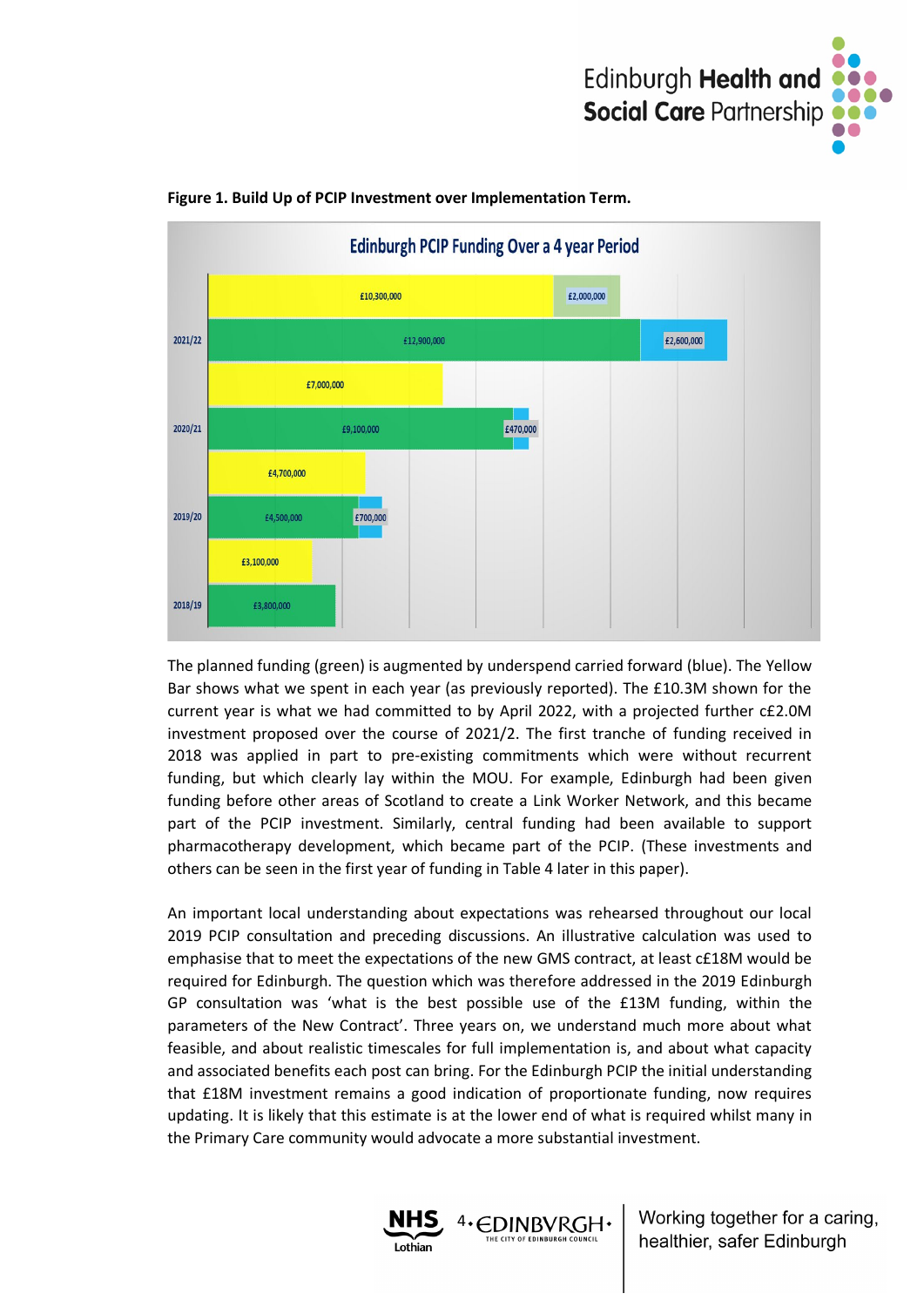

#### **3.2 17C funding**

Edinburgh was awarded this second GMS funding source in 2004 to encourage innovation in Primary Care. The funding was mainly applied across practices in North West Edinburgh, with two further City practices benefitting from concentrated resources. The 2019 Edinburgh consultation established that these practices would not benefit from additional PCIP resources as a priority, and that 17C funding would gradually be withdrawn as PCIP resources were put in place. The 17C funding released would then be re-invested in the PCIP fund. The value of this re-investment is around £1M, which will be added to our PCIP resource ensuring equal benefit across all City practices.

Practices have asked about the process of withdrawal of 17C funds, and considerable unhappiness expressed by some, who have indicated that the loss of staff would destabilise the practice. This has not been a priority to date, but we will consider PCIP status of each practice and discuss before proceeding. We anticipate this process will begin with adjustments to the 2022/23 17C allocations, where practices have substantial PCIP resources in place.

#### **3.3 Transformation & Stability (T&S)**

This third funding source was recurrent funding given by Lothian Health Board to each HSCP in Lothian in 2017, in response to the Primary Care crisis which had been developing since 2014, and before the shape of the New Contact was known. £2.3M was allocated with a further recurrent tranche of £0.6M made available from April 2021.

A summary of the investments made is in Table 1 below.

| T&S                            |                     | 2020 / 2021 £2.3m (£2,279,589) |                     |  |  |  |
|--------------------------------|---------------------|--------------------------------|---------------------|--|--|--|
| 07/05/2021                     | 20/21 FYE Committed | <b>Actual 2020/21</b>          | 21/22 FYE Committed |  |  |  |
|                                |                     |                                |                     |  |  |  |
| <b>PCST: TPM &amp; PA</b>      | £100,000            | £90,022                        | £100,000            |  |  |  |
| <b>A&amp;C</b> Investment      | £500,000            | £406,482                       | £500,000            |  |  |  |
| <b>Diabetes LES</b>            | £204,000            | £203,490                       | £204,000            |  |  |  |
| <b>Test of Change</b>          | £100,000            | £0                             | £100,000            |  |  |  |
| <b>CQL</b>                     | £100,000            | £21,000                        | £100,000            |  |  |  |
| <b>External Support</b>        | £20,000             | £0                             | £20,000             |  |  |  |
| <b>GP Mentor</b>               | £5,000              | £0                             | £5,000              |  |  |  |
| <b>Street Pharmacy</b>         | £30,000             | £30,000                        | £30,000             |  |  |  |
| <b>Additional Leg Ups</b>      | £100,000            | £0                             | £100,000            |  |  |  |
| <b>Infrastructure</b>          | £100,000            | £100,000                       | £100,000            |  |  |  |
| Outstanding SLA*               | £210,000            | £102,000                       | £210,000            |  |  |  |
| <b>2Cs (Including Cluster)</b> | £800,000            | £800,000                       | £800,000            |  |  |  |
| 2Cs PM & B2 1.8wte Support     | £100,000            | £90,000                        | £100,000            |  |  |  |
| <b>Impact Nurses</b>           | £100,000            | £0                             |                     |  |  |  |
| <b>Clinical T&amp;S Staff</b>  |                     | £490,341                       |                     |  |  |  |
|                                |                     |                                |                     |  |  |  |
| <b>Total</b>                   | £2,469,000          | £2,333,335                     | £2,369,000          |  |  |  |
|                                |                     | $-£53,746$                     |                     |  |  |  |

5. EDINBVRGH.

#### **Table 1 T&S Investments**

\*FYE – Full Year Effect

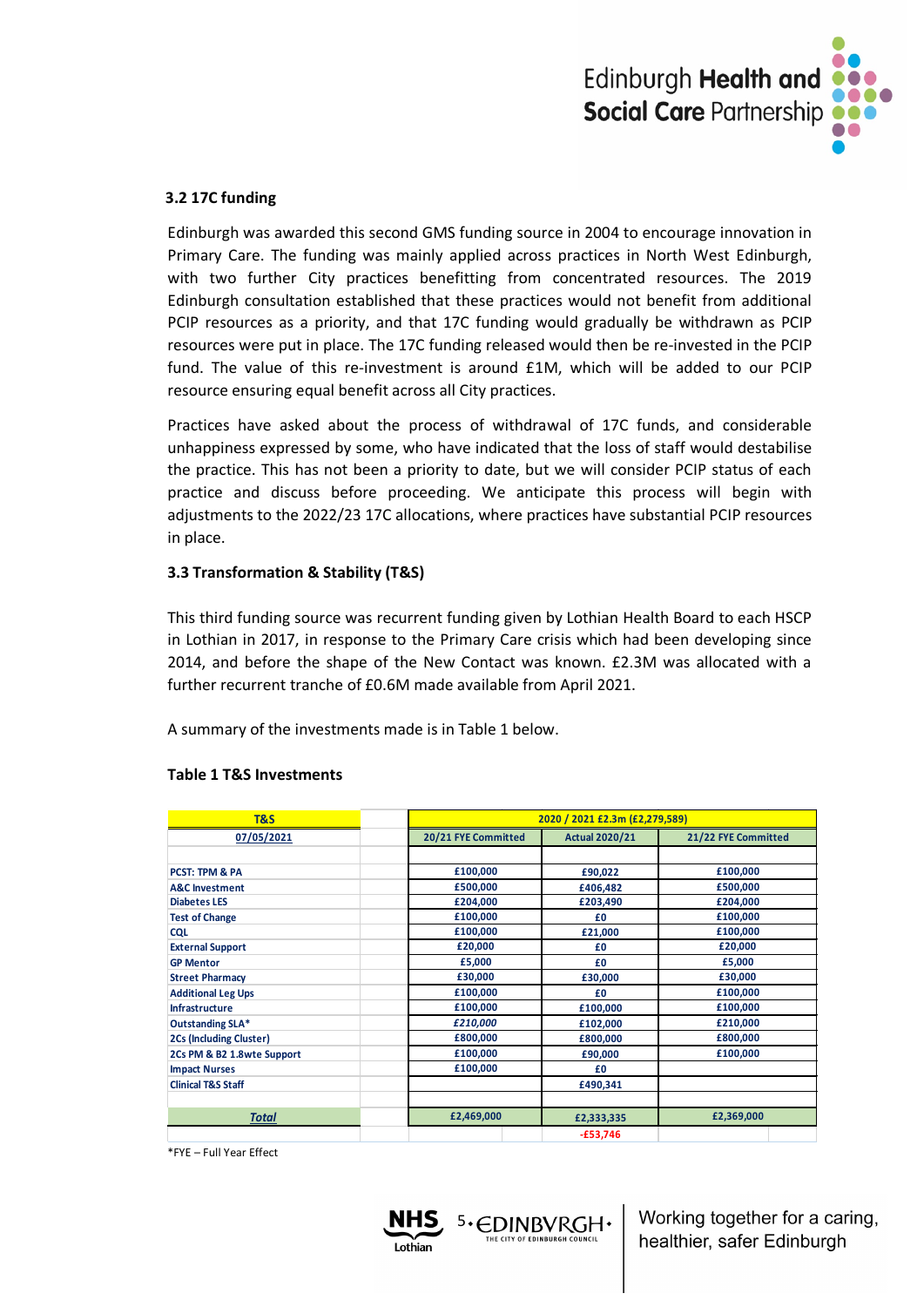

Explanatory notes are offered below on three of the investments shown in Table 1. Further information is available on all elements where requested.

Firstly, in 2018/19 we were aware that the funding of the **original** 2C practices seemed generous in comparison with 17J/C practices, and that the new 2C practices were not settled enough to judge what additional support they required on a transitional rather than permanent basis. We were reluctant therefore, to give PCIP shares on the same basis as the 17J/C practices. Instead, we allocated £800K from T&S on a potentially recurrent but unconfirmed basis. This £800K approximated to the amount of PCIP fund which the combined 2c practices would otherwise have been allocated through the PCIP. Work continues to understand where additional funding should be applied recurrently. All 2C practices are now stable and delivering all relevant elements of GMS. The clear intention is that 2C practices should not be disproportionately advantaged by transformation resources, unless these are explicitly tied to additional expectations. In three of the 'new' 2C practices for example, we have left a proportion of what was originally crisis funding in place, due to rapidly increasing list sizes which are providing much appreciated local capacity for patients to continue to register. An example of additional expectations is the funding of 'street pharmacy' in the Access (homeless) practice in response to the specialised needs of this vulnerable population.

Secondly, ahead of the New Contract we had offered 'T&S' posts funded 50% through T&S and 50% through the requesting practice. Where these staff had originally been employed under NHS contracts, we were able to move them across to PCIP funding and where the practice employed, they were (are) subject to TUPE. We have now completed all the TUPE transfers, except for those few practices which have decided to keep practice employment arrangements in place and continue to fund 50% of the post. (These appointments will be honoured until the staff concerned leave, after which PCIP arrangements will apply).

Thirdly, we invested c£500K into encouraging all practices to progress their clinical admin arrangements. The original intention was to ensure that all practices were able to have 50% of results and clinical letter handling ('Docman')undertaken by non-medical staff, and this has been achieved in all but a very small number of practices which did not wish to take advantage of this funding. The offer is still open to those practices. There is a longstanding aspiration for this element of support to be recognised nationally as part of the New Contract arrangements, and in support of the overall transformation of primary care. GPs report this has significantly helped their workload, and we have data to support this. We note that some practices feel they may be penalised for not reporting 50% achievement, when they assess that more than 50% of the associated workload has been removed. We will look again at the impact of this investment and ensure that any disincentives or potential disincentives are mitigated against. Reported numbers are a guide to performance, not necessarily the sole determinant.

It should be noted that £100K was set aside for the development of Cluster working capacity (not cluster services). Relatively little of this funding has been accessed to date due to other

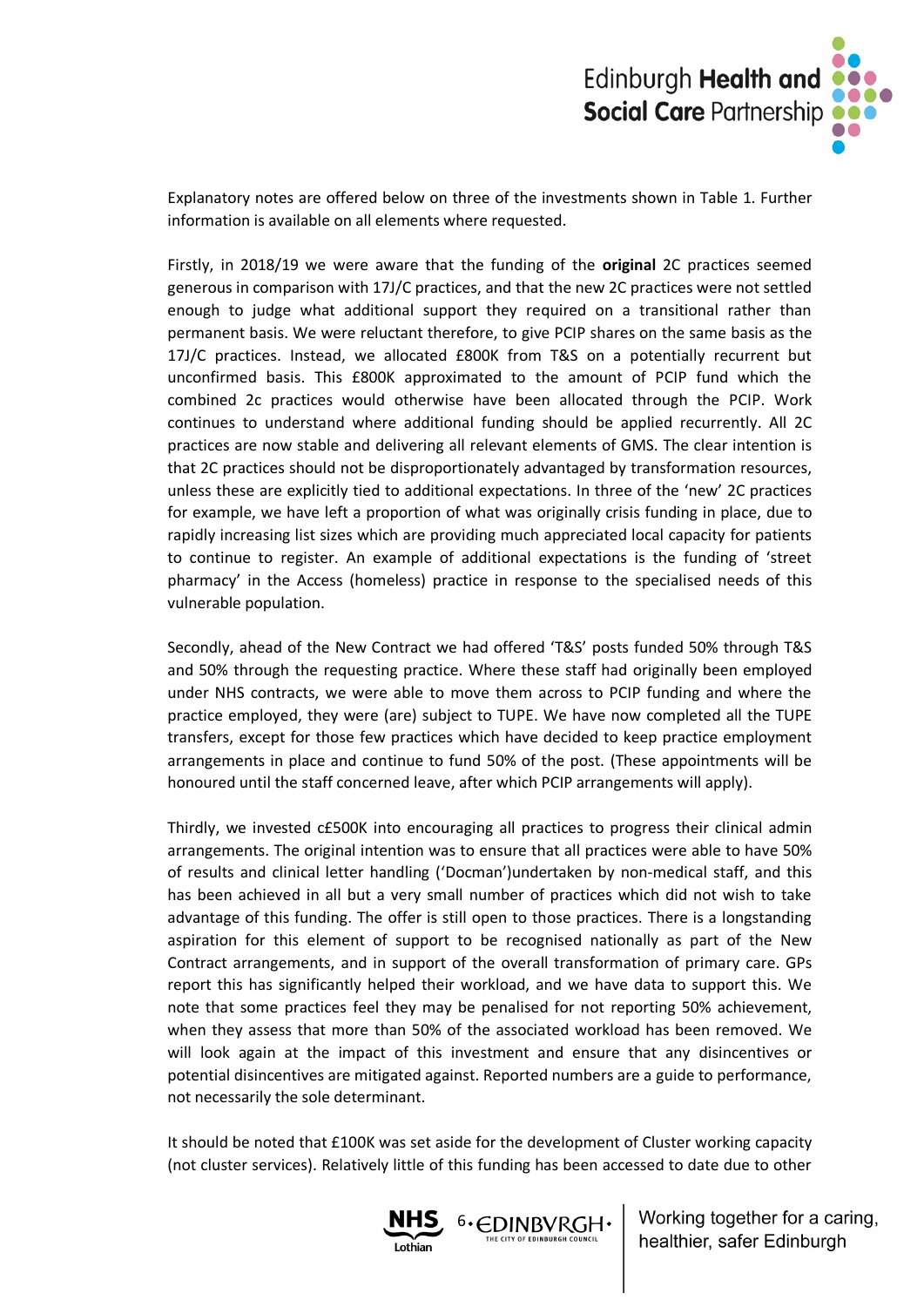

pressures, but we remain committed to this investment, and are keen to find new ways of encouraging Cluster GPs to using this

The final share of recurring T&S funding is available from April 2021. The original intention was to use this funding to extend the availability of the 50/50 funded staff for practices which required more than the PCIP allocation. Practices made some suggestions which included the additional support required by teams





#### **3.4 Summary of Funding available for Primary Care Transformation**

In the 2019 City consultation, the PCIP and 17C funds were put together and 'top-sliced' for defined commitments e.g. Link Worker Network, phlebotomy & ANP central training contribution, evaluation support etc. The remaining sum was then divided amongst City practices according to their population size and Global Sum per head (excluding new patient premia and Care Home income). This calculation was weighted by 5% towards SIMD 1 patients and by 2% towards patients aged 80+ years (again, excluding care home patients who are funded separately). In addition, it was determined that 5% would be set aside to give each Cluster some resource to begin to develop locally relevant services. This latter recommendation was subsequently dropped as the case for CTACS grew and the funding was required for this. The total amount available across 17J practices was further inflated by the decision not to allow 2C practices access to PCIP allocations. Instead, funding was allocated to 2C practices from the Transformation and Stability Fund (see **Figure 3** below).

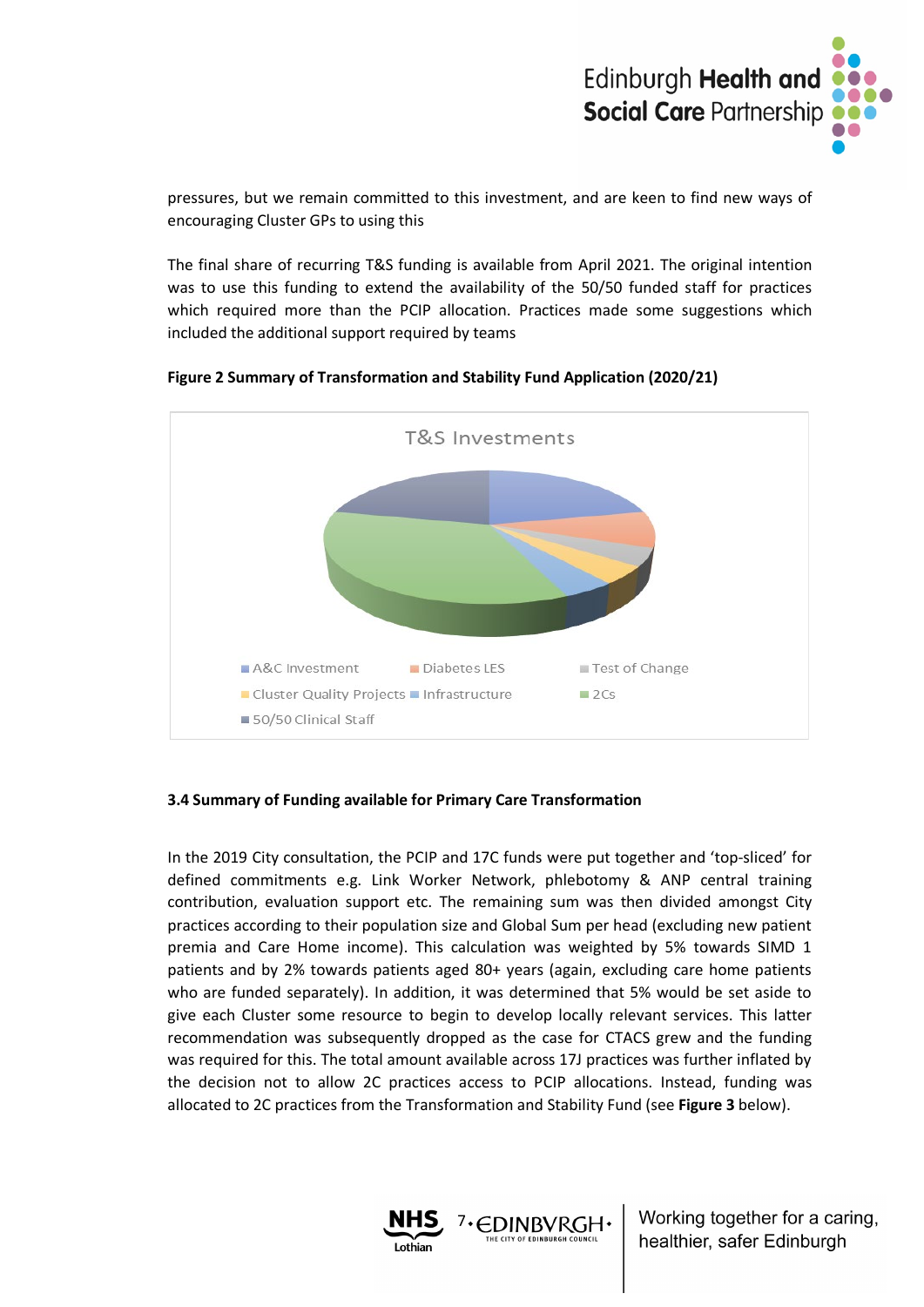



The funding available per practice was then converted to a range of wte staff equivalence, (band 6) which each practice could expect to be in place over the course of the PCIP implementation process. The use of a range rather than a fixed number was to allow some flexibility where population increased/decreased substantially or when highly or modestly graded staff were recruited into a practice. A 'rule of thumb' was that for each additional 2500 patients a practice would be allocated another 1.0wte, but the allocation was not so sensitive that the allocation would be increased simply because a practice list grew by another 300-500 patients (for example). AS part of the consultation we decided not to fund staff to cover absences and illness, though that would be in line with the GMS contract, simply as it would dilute the resource available to each practice. This does mean, however, that practices are sometimes considerably disadvantaged for unpredictable and varying lengths of time, as they manage absences internally.

The total affordable staff (excluding the original government stipulated Link Workers who are top-sliced) to be distributed across the sixty-two 17J/C practices, was calculated as **c211wte across the City**. Colleagues will note that this figure can vary slightly across reports in response to the grade of staff able to be recruited. For example, the decision to employ a cohort of B5 pharmacy technicians in 2020, will benefit the total number of PCIP staff we can afford.

The simple table below notes the total funding available to Edinburgh Primary Care on a recurrent basis from April 2021.

**Table 2 Summary of dedicated recurrent local funds for Edinburgh Primary Care**

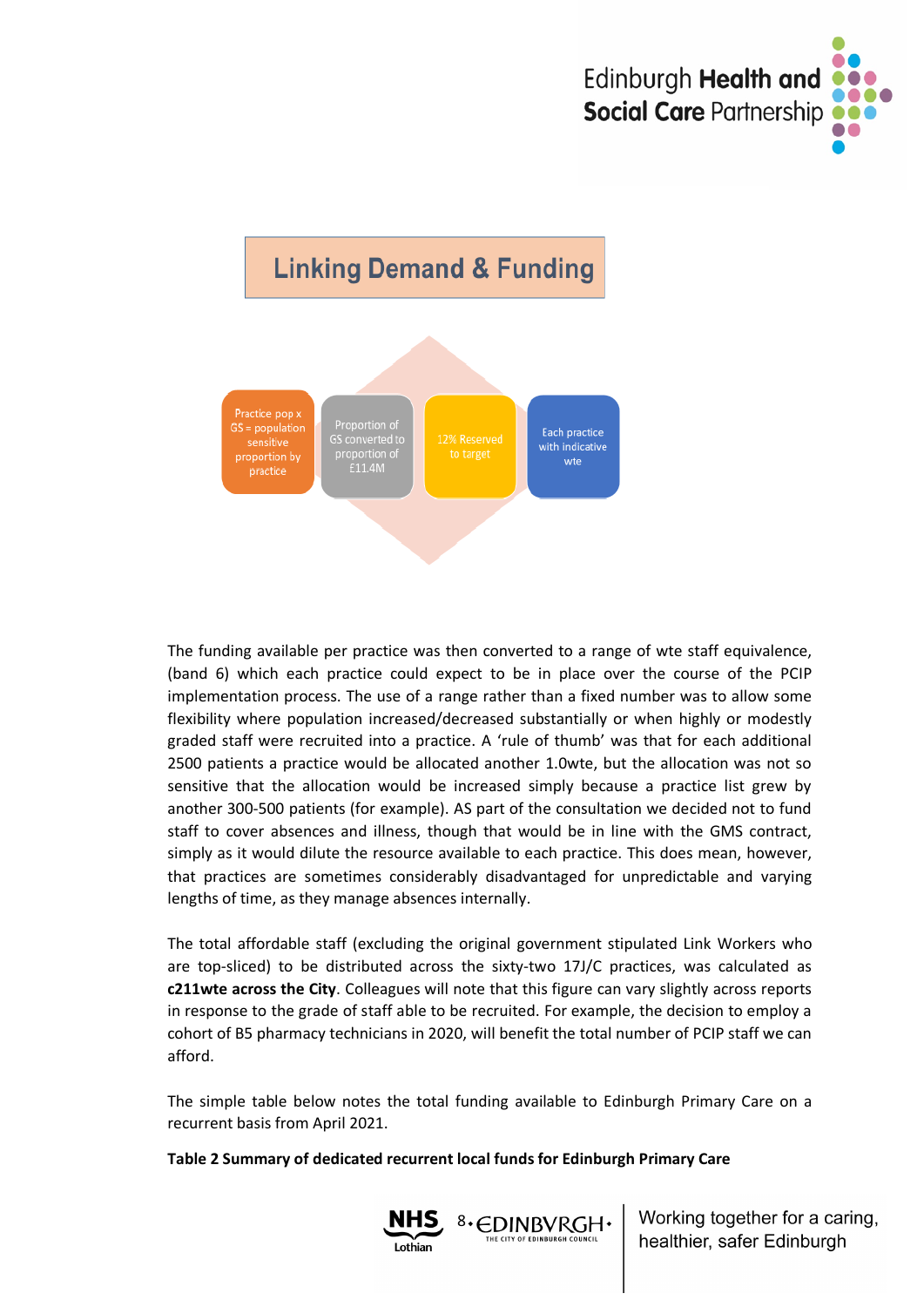

| <b>PCIP</b> | T&S   | <b>17C</b> reinvest | Total  |
|-------------|-------|---------------------|--------|
| 12.9M       | £2.9M | c.£1M               | .16.7M |

In addition, c£400K of pharmacotherapy baseline funding will be added to the PCIP pharmacotherapy fund, reflecting the original pharmacotherapy resource which has been fused with the PCIP pharmacotherapy investment. This takes the total funding available to £17.1M.

#### **3.5 Underspends**

Scotgov has been very consistent in its insistence that any PCIP underspends must be retained for application within GMS and consistent with the New Contract implementation. The underspends have therefore been preserved and carried forward for future application. This insistence prevents any incentive for HSCPs to delay implementation of the PCIP and use the funding elsewhere. Not using the full government and health board transformation funds as they were intended to support practices, may lead to additional costs elsewhere – in supporting practices which have become unstable, in rising prescribing costs, increasing acute admissions and so on. In Edinburgh, this equilibrium has worked well to date.

Ideally, this non-recurrent element would be relatively minor as we would already have invested fully in the PCIP and agreed L&R commitments. Although there has always been commitment to PCIP investment from Scottish Government, we need to have assurance before the beginning of each subsequent year, that the additional planned funding will be available. This means that we receive funds for each full year, (notably in 2020/21 when this increased from £4.5M to £9.1m) which we cannot fully use in that year as the personnel take time to employ. We have therefore mainly carried forward this funding. It is important that the use of this source, both past and future, remains open to scrutiny.

The application of underspend to minor premises improvements was reported to all practices for both 2019/20 and 2020/21. The list of practices supported from underspend with 'tech 50/50' (or 100%) grants is available to all, as is a record of LEGUPs since their introduction. In addition, practices have benefitted from underspend funded 'tests of change' such as Link Workers in non-deprived practices, in supporting the local Practice Managers network and equipping CTACS. We are more circumspect about openly reporting funding given to individual practices for stability support. These are very individual circumstances and all practices appreciate the importance of discretion during periods of instability, to avoid difficult situations deteriorating as Partners leave or are reluctant to join partnerships. All the funding given on this basis to individual practices is under the oversight of both the locality GP Lead and both LMC/GP Sub representatives. It is important that any misgivings about the use of these discretionary applications are voiced to LMC/GP contract oversight colleagues, to allow us to respond and maintain confidence in the fairness and appropriateness of these discretionary applications. The total spent on this basis is likely to be in the region of £50K in any one year and across several practices.

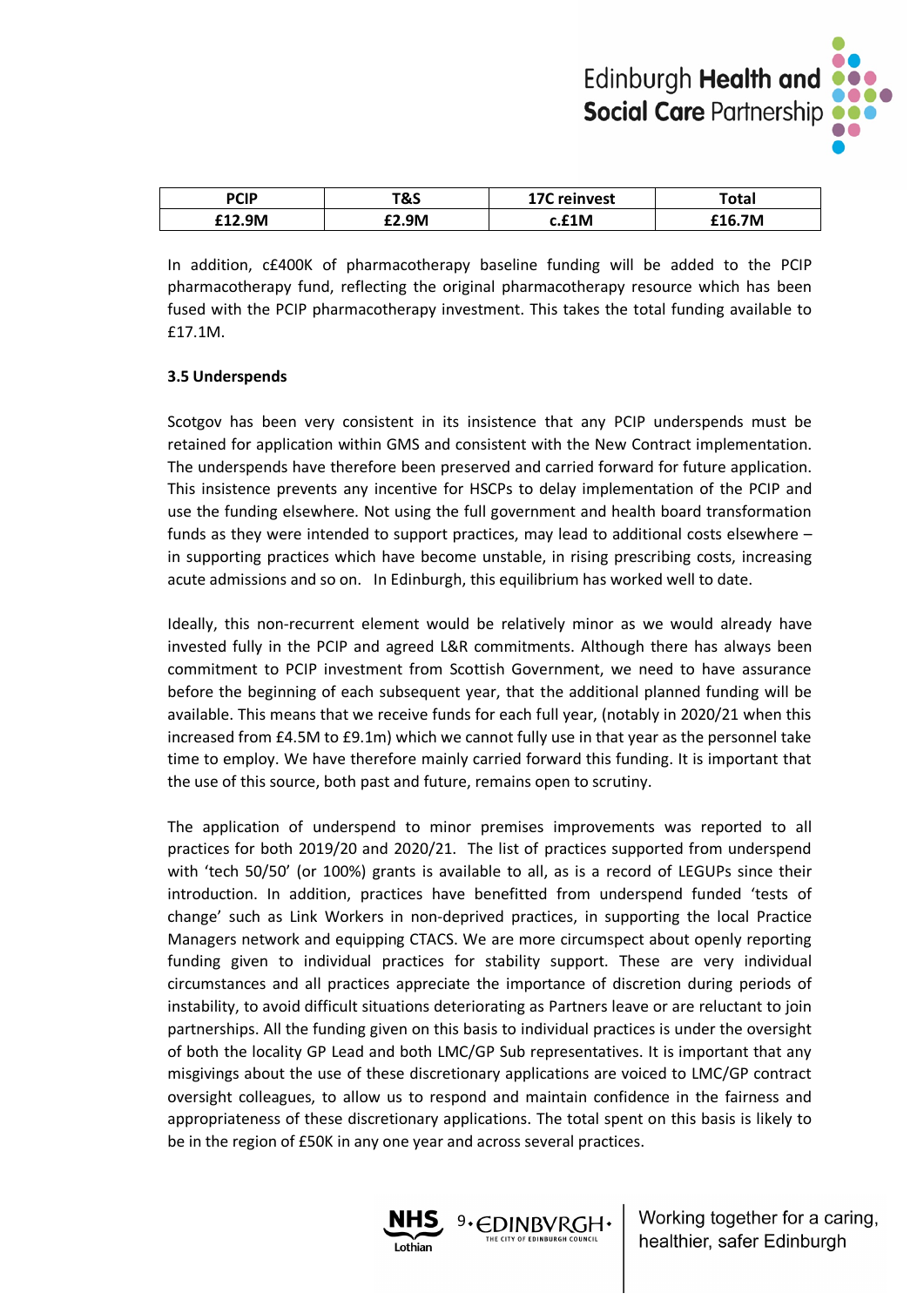

#### **4. Overall position on PCIP Implementation Progress**

**Figure 4** (below) shows the steady growth of the MDT workforce employed into Edinburgh. This reports all posts recruited to and filled at some point since mid-2018 and therefore is not sensitive to vacancy which will affect MOU areas differentially. (Again, this does not include the original Link Worker posts which were originally awarded from government funding).



**Figure 5** (below) shows the progress by MOU area against what practices advised us they wanted during the 2019 consultation. This will be updated as practices confirm or change their aspirations, in response to experience of the new MDT members and what they bring to a practice. It should be noted that practices interpreted the question of choice differently in response to the 2019 local consultation. Some advised us of their ideal application and others were more tactical; not asking for an ANP for example, knowing they were very scarce. Practices should already be aware that their preferences can be updated at any time and the latest version of our (PCST) understanding is always on the PCST website.

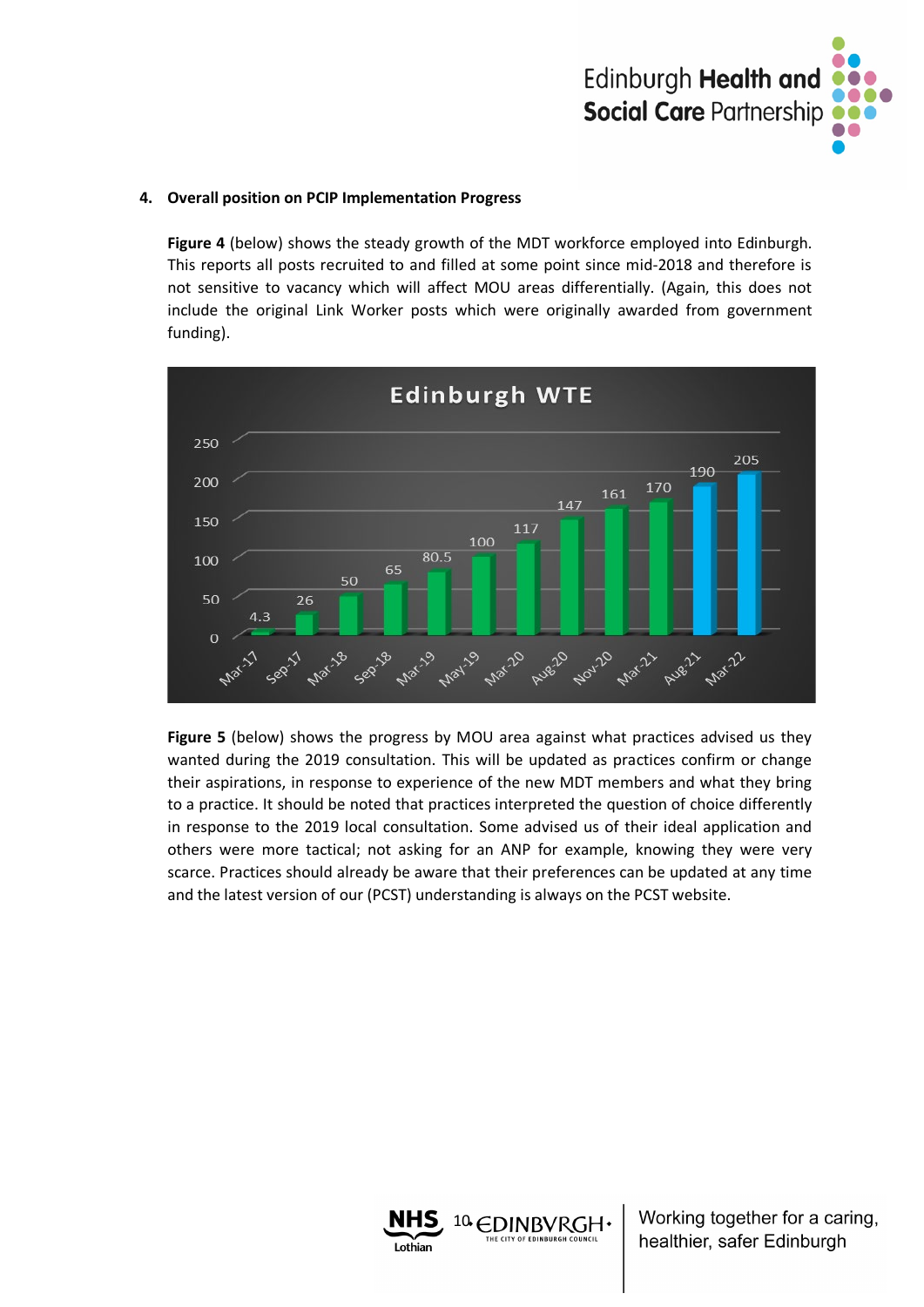



As can be seen in Figure 5, the early success of mental health appointments was not able to be sustained, and we are only starting the introduction of Physicians Associates in 2021. All other areas of the MOU have been successful in recruiting staff, and whilst that falls far short of the GMS promise, we are nearing the planned March 2022 position for the monies available.

#### **5. Workforce development by MOU area**

#### **5.1 Pharmacotherapy**

The development of the Edinburgh Pharmacotherapy workforce has been one of the successes of the PCIP. Edinburgh has made £3.8M available to date from the PCIP. This investment is augmented by £0.4M which was the pre PCIP team who have been absorbed into the same workforce. This total investment of £4.2M has been converted into MDT staff who provide service to each practice. The strength of this area and the success of skill mix have prompted proposals about how this service might be adjusted to provide cover and better consistency in the core pharmacotherapy service delivered to all practices.

The impact of this workforce when organised into cluster teams, with named pharmacists continuing to be embedded in practice teams is an attractive potential development of our current arrangements. This will be subject to a **dedicated proposal to be discussed through clusters**. An important element of the proposals will be that practices will retain a pharmacist firmly embedded in their practice. Adjusted arrangements will aim to provide more consistent cover which can largely be provided by technicians. By organising across clusters and building upon the new ways of working developed during the covid pandemic, these teams could be utilised to remove non-clinical and duplicated workload from practices. This will then free up clinical pharmacy capacity within practices to undertake more complex roles. Once everyone has this level, we can begin to consider where some practices wish to explore using more of their PCIP allocation to provide an enhanced level of pharmacotherapy, whilst being sensitive to the consequences for other parts of the system.

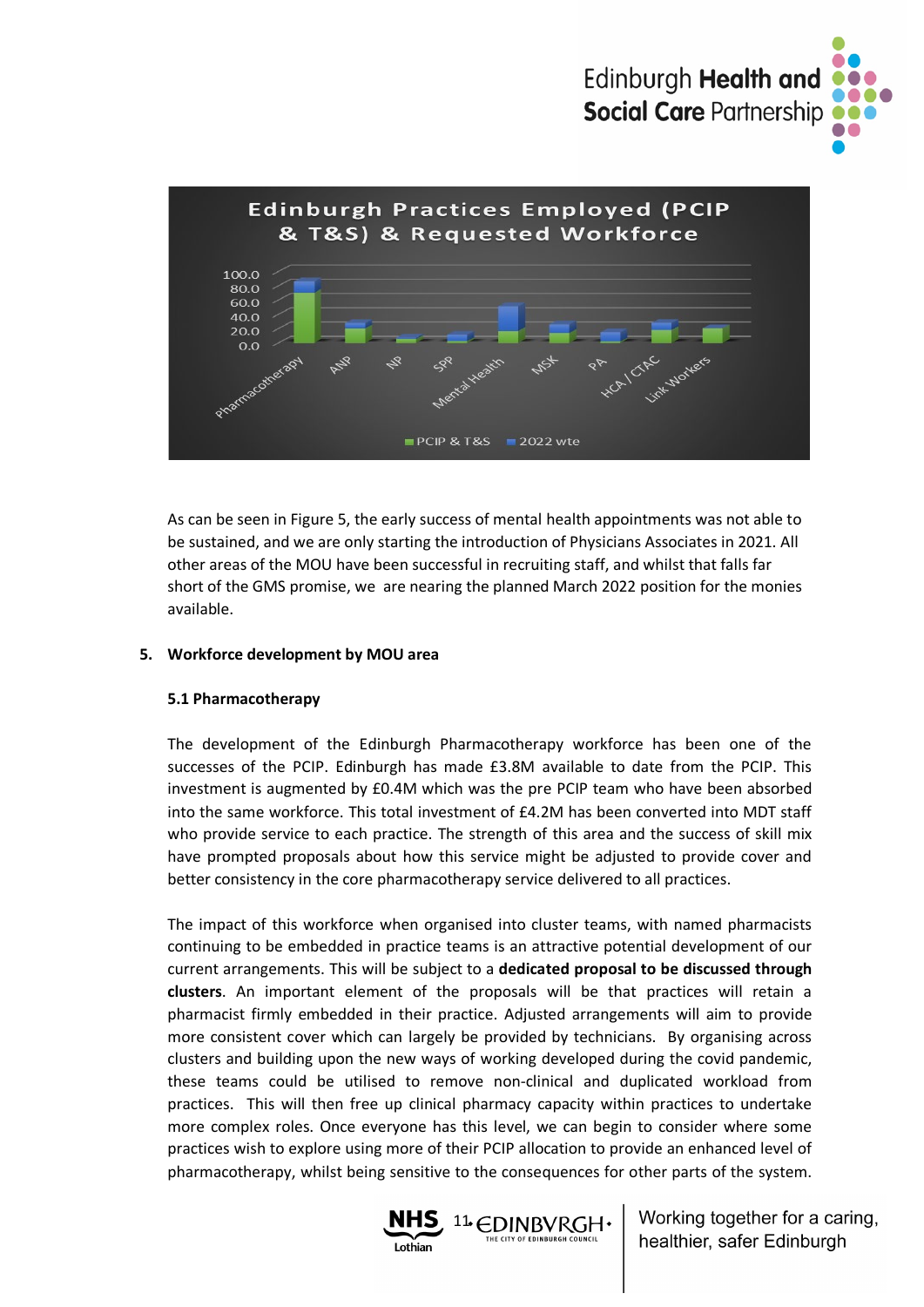

It is important to note that Edinburgh currently has c25 technicians at a variety of stages of their training. By autumn 2021, around half will be fully trained, with the remainder expected to be fully trained and registered January 2022.

**We calculated that to remove ALL acute prescriptions ONLY from GPs, would require c170 wte pharmacotherapy staff across Edinburgh ie three times the total intended pharmacotherapy investment. Pursuing the removal of all Level 1, would mean having to withdraw funding from other embedded programmes which GPs have indicated that they want (ie. other MDT members). We also understand that exclusively undertaking level 1 tasks will not support pharmacy recruitment and retention. We have aimed instead for skill mix and are keen to share learning about effective systems which allow routine activities to be undertaken in a more cost-effective way: indications from elsewhere are that increased use of pharmacy technicians and administrative staff working alongside pharmacists, is key to capacity expansion.** 

**The question has always been about the best-balanced application of the funding available, and not a misleading expectation that 100% of anything would be removed.**

An additional important feature of the transformation of pharmacotherapy support is the adoption of efficient prescribing systems, including review of acute/repeat prescribing ratios and increasing adoption of serial prescribing<sup>[1](#page-18-0)</sup> arrangements. Edinburgh practices are increasingly adopting these proven systems. Workload and safety benefits should shortly be obvious to all.

**The available investment into pharmacotherapy in Edinburgh is almost complete and we anticipate only a further £100-200K being invested in this area. This adds to the funding agreed in July 2021 by L&R to support the opportunity to increase the technician workforce. It should be noted that the pharmacy team have a compelling case for additional investment of c£500k, should additional PCIP funding become available, aimed at enhancing the skillmix and pharmacotherapy offer available at cluster wide level. (This reflects our overall assessment of the PCIP fund available as being significantly short of what is required to satisfy a proportionate interpretation of the New Contract).**

#### **5.2 CTACS (including vaccination supplementation)**

Edinburgh practices have gradually warmed to the potential of CTACS, although we remain constrained by site availability. We have plans with varying timescales to have a network of 8 across the City to give reasonable access to over 50 practices. Inevitably this means c.20 practices will gain access to significant CTAC support on a longer timescale.

<span id="page-18-0"></span>CTACS development has been hampered by Covid, unlike some of our other programmes of work (eg extending the MDT where we have managed to successfully recruit throughout). We have agreed a range of procedures to be provided for all practices and another range which will be open to some local interpretation. The financial mechanism which supports this has still to be fully developed, but we envisage a standard calculation of wte against the level of service available to the practice. For example, a practice with 10,000 patients which

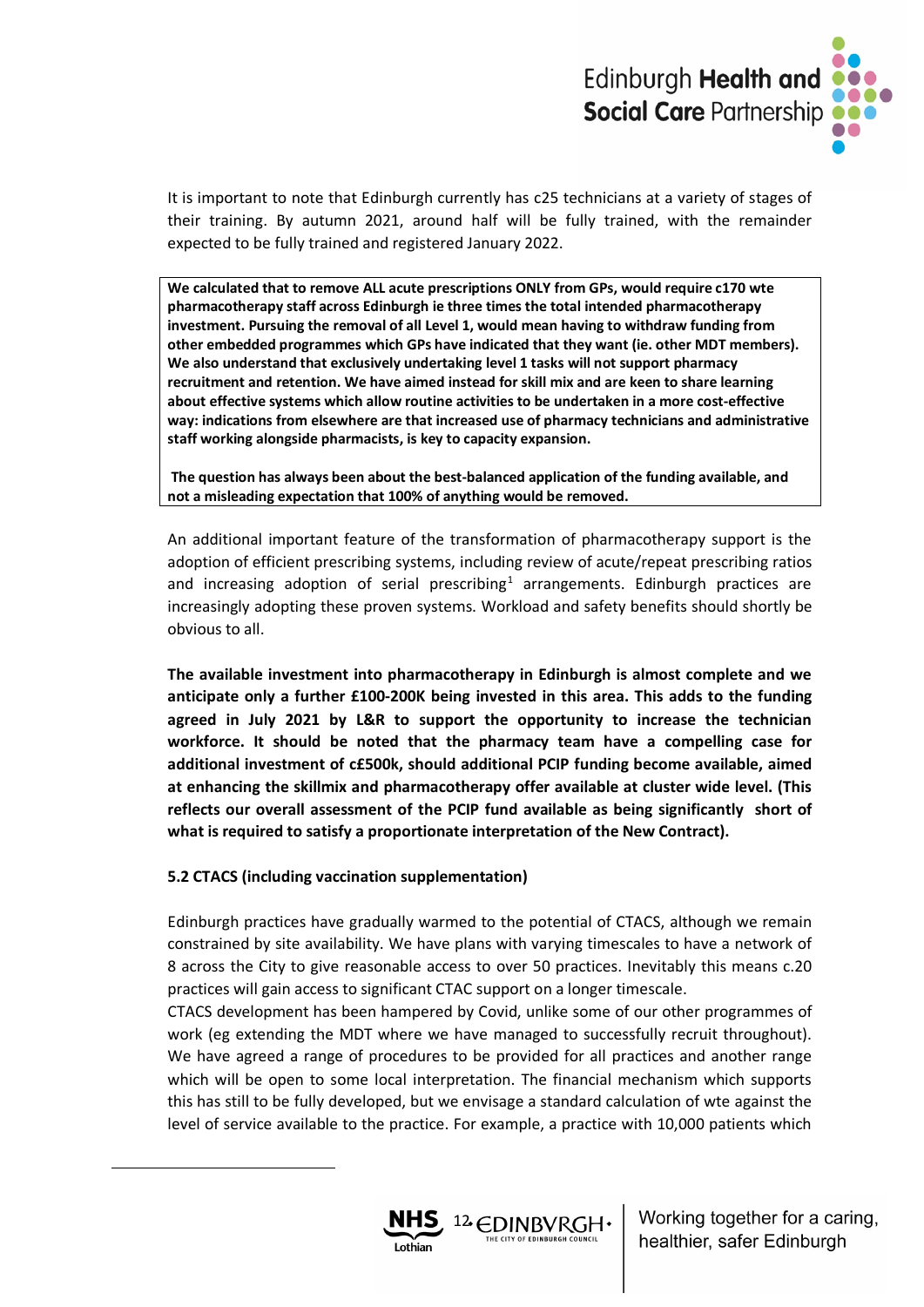

uses the core CTAC service might have 0.4 wte attributed to their PCIP practice allocation. We have currently set aside a £1.1m investment across all Edinburgh practices, and need to consider how to increase this as the service is able to develop. Lack of premises is a significant, and growing, problem. We also need to consider how best to provide agreed phlebotomy for specialist bloods (funded by secondary care)

In terms of the practice capacity which CTACS create, we are keen to develop the work of PNs in parallel and chronic disease monitoring is an obvious initial focus. We are developing Healthcare Support Workers to work at a more advanced level offering vaccinations and wound management, for example.

The **vaccinations programme** merits its own section, but we have increasingly seen this responsibility as being best managed from within and as part of the CTAC programme. Both CTACS and vaccination programmes are overwhelmingly nurse-led, and CTAC staff will continue to help with delivery, working alongside their Practice Nursing colleagues who are the mainstay of our delivery capacity. We have accounted for the amount spent in 2020/21 (£550k adult prog.) and made provision for 2021/22 (£450K). These numbers have already been subject to change as the adult programme increases its reach and combines with the COVID booster delivery. We have been assured that extra funding will be available for the additional work required.

In 2020 the Edinburgh HSCP delivered the adult flu programme, in close association with GMS. The experience of 2020 emphasised the shortcomings of attempting a surgical removal of all flu vaccination activity from General Practice. The 'opportunistic' delivery of vaccines by practice staff whenever patients attend practices or are visited at home makes sense to everyone, including the GP body. The practice plays a vital role in communications with patients, and the HSCP delivery workforce is mainly Practice Nurses. If GMS played no role in delivery the flu programme would be both more expensive and less effective, using up PCIP resources which would otherwise be available for other MOU areas. Similarly, Community Pharmacies across Edinburgh participated enthusiastically in local delivery, which was much appreciated by many citizens.

Travel Vaccination is subject to a Lothian wide arrangement with a central clinic at WGH and local access through CTACS. The model has been costed using a £10 charge to each patient and the net cost to Edinburgh is currently noted as c.£175K pa. This is planned to be available to all practices as early as possible in 2022.

Children Vaccinations were carried out and funded by NHS Children's services for c50 City practices prior to the PCIF being available. The service was extended to all 70 practices through a PCIP 'top-slice' of £190K.

Adult and Students Vaccinations will be carried out via CTAC and this relatively small transfer has yet to be costed and may simply be absorbed as part of the CTACS workload and funding.

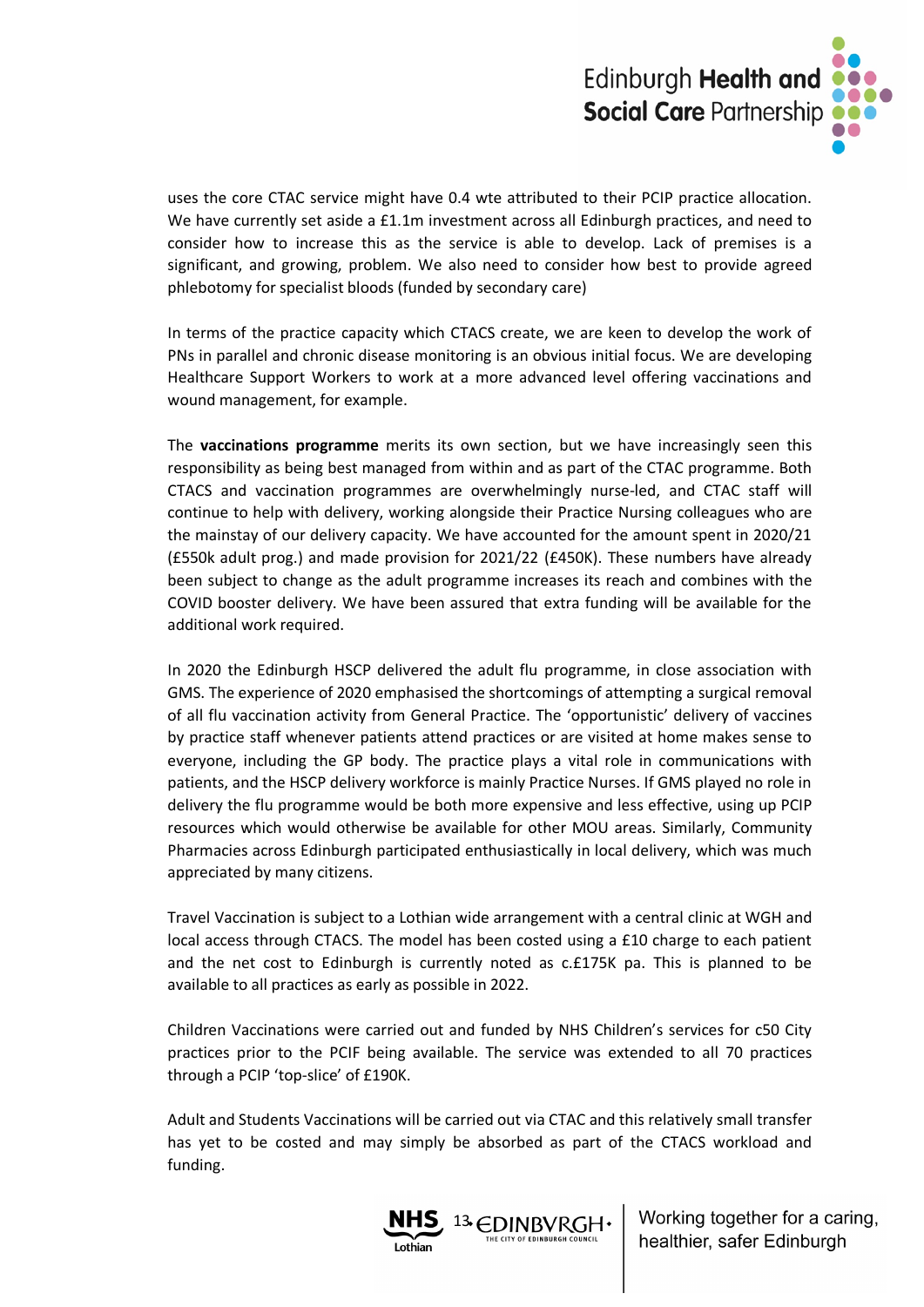

**We propose retaining flexibility for the application of further funding to this area from PCIP in this financial year and from T&S as site opportunities develop**.

**Figure 5 CTACS Development in Edinburgh**



#### **5.3 Link Working and Welfare Rights Network**

This network was an early implementation success with funding provided by Scotgov prior to the PCIP. When the New Contract was agreed this funding became part of the PCIP fund available to Edinburgh, together with the expectation that Edinburgh implemented its 'share' of the national 250 Community Link Worker (CLW) posts ie c.23 wte for the City. The original Scotgov funding paid for each of our (19) practices with +20% deprivation to be awarded proportionate capacity (1 day per 1000 patients in SIMD 1). This original network of generic Link Workers was subsequently augmented by investment into the City Welfare Rights Network, in place of additional Link Workers. The original network, its management support and the welfare rights investment satisfy the government stipulation to ensure c23 generic Link Workers across the City as part of the PCIP implementation (c.£1.1M). The 2019 City consultation established that this funding is top-sliced because the original practices had no choice, they were simply offered their share of this national allocation.

Subsequently, several 'non-deprived' practices have chosen to use some of their PCIP allocation on Link Workers, following a successful trial period funded by PCIP underspend.

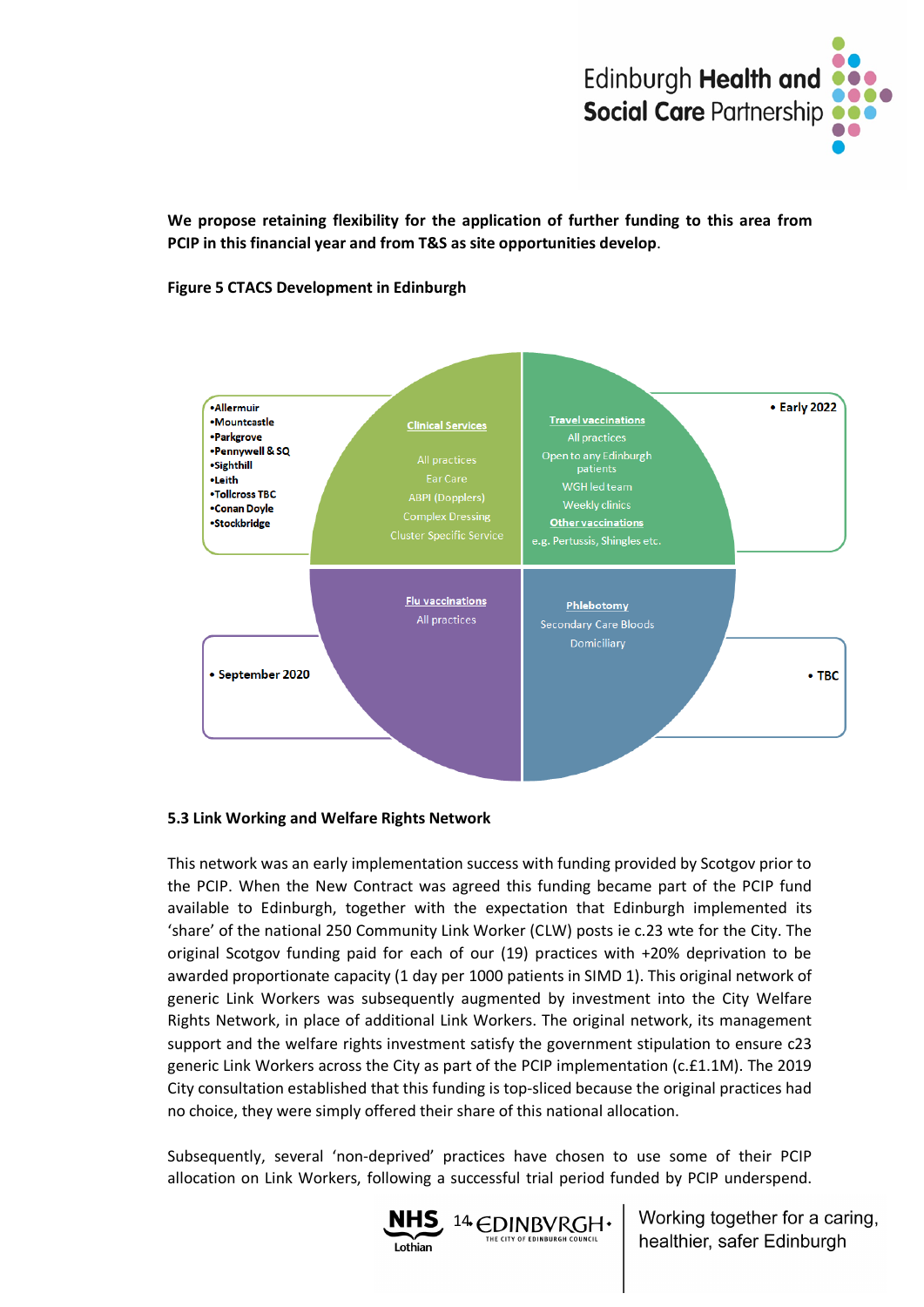

All Community Link Workers have a role with their practices to encourage and facilitate 'social prescribing/signposting' amongst the wider team and non-deprived practice have developed more 'specialised' support to respond to practice needs eg. isolation in older people/dementia. These additional CLW posts are therefore not top-sliced and count against a practice's PCIP allocation. Any of the original practices which wish additional Community Link Worker resource to complement their top-sliced allocation, need to take this from their PCIP allocation.

Further (non – PCIP) government funding is available to strengthen the presence of Welfare Rights Workers in practices during 2021. This is relatively modest at c£60K across Edinburgh but will allow an additional session in each of our eight most deprived practices.

Future development includes the consideration of a software application which could give a 'curated' choice of social prescribing options for all primary care staff (and others) and improve the recording of both activity and patient outcomes. A proposal was supported through Leadership and Resources in July 2021.

We are not proposing further expansion of the network as the Scotgov stipulation has already been satisfied. Individual non-deprived practices may continue to request Community Link Worker support as part of their discretionary application.

#### **5.4 Advanced Nurse Practitioners and associated Nursing roles**

Edinburgh struggled to employ fully trained ANPs during the first two years of implementation. These were amongst the most sought-after staff and where practices did have them, their contribution was highly effective in augmenting the practice workforce. During 2020 we began to place prospective trainee ANPs into practices where they would need training support. Workplace-based assessments required for the ANP course require considerable GP input and dedicated time. We therefore gave retrospective payments (using PCIP underspend) to practices which undertook this work during 2020-21. Future arrangements for 'Training Academies' have been developed and agreed by Leadership and Resources (July 2021). The requirement for training of the extended team, or the mechanism for resourcing it, were not anticipated by the new GMS contract.

**We are proposing a further investment of c£200K in this area** with room for flexibility should the opportunity present to employ more than 4.0wte colleagues into this area. A professional Primary Care Nursing group has been developed to ensure that all nursing roles are developed and enhanced, including Practice Nursing and including District Nursing.

#### **5.5 MSK**

MSK APPs began to be appointed in 2019 and their steady growth has been welcomed by all practices which choose this supplement. As always, the balance between demand and capacity is very practice specific, but it seems that 3-5 sessions per week per 10,000 patients

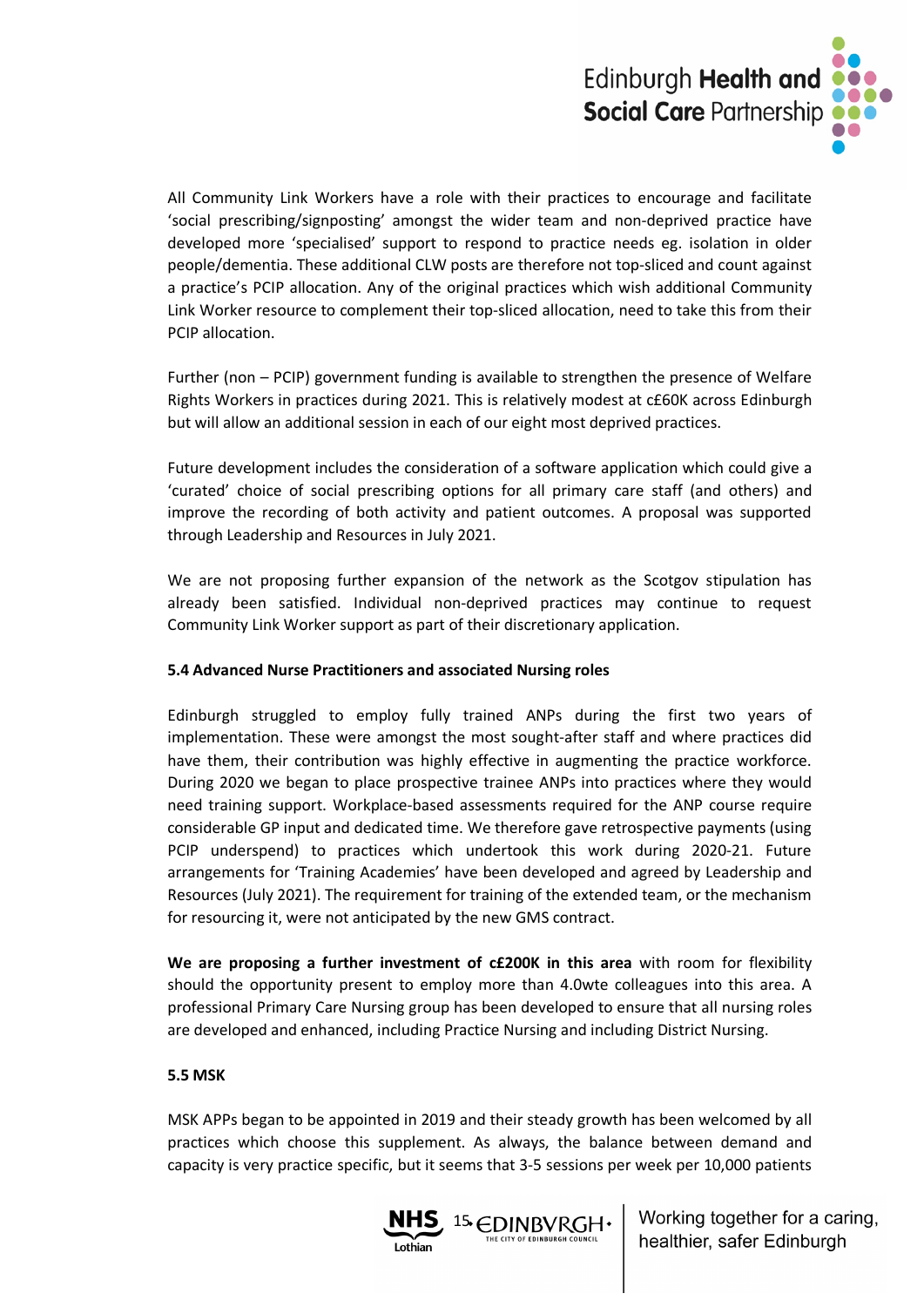

in an average demand practice is well used and appreciated. We aim to continue to recruit actively this year in accordance with practice choices. APP leads undertook an assessment of this work and, in particular, showed high levels of patient satisfaction.

#### **A further £350K is ear-marked for this area for this year.**

#### **5.6 Mental health**

The employment of mental health nurses into practices was started in 2017, and quickly spread in large part due to the very experienced nurses who took the first jobs and whose practices were very appreciative of the contribution they were able to make. The job descriptions were subject to the formal evaluation process, and this held up the employment of further colleagues until this year. It is clear from the latest responses to advertisements that Edinburgh is not going to be able to meet the original PCIP intention of c35wte Primary Care Mental Health Nurses for some years. It is proposed that our response to this has three main elements (in addition to periodic advertisement);

- Building on the experience of developing B5 nurses to take on the extended Primary Care Mental Health Nurse role, we will ensure we have 4 x B5 training opportunities running continuously to build this workforce internally and offer an improved career structure to nurses interested in this option.
- We have started discussions with Third Sector colleagues about the possibility of quickly providing some local capacity over the next two years. Depending on the success of this there is opportunity for a blended approach in the longer term. This would seem an ideal use of Action 15 monies which are to provide additional support for every GP practice.
- We also plan to explore the possibility of Mental Health OTs who may wish to work in Primary Care.

As with pharmacotherapy, it is important to emphasise the limits of the additional capacity a Primary Care Mental Health Nurse can offer. In a practice of c10,000 with average patient demand, we would expect at least 30% of appointment requests will be mental health based, but following the pandemic, this has risen significantly (and was always higher in deprived settings) An experienced mental health nurse with V300 training and well embedded into the practice team, will augment capacity by the equivalent of c5 medical sessions.

**We have set aside £550K of the remaining PCIP to invest in this area, alongside underspend to secure additional capacity for at least the next 2 years.**

### **5.7 Urgent Care**

The Scottish Ambulance Service has provided welcome capacity for a pilot and another City

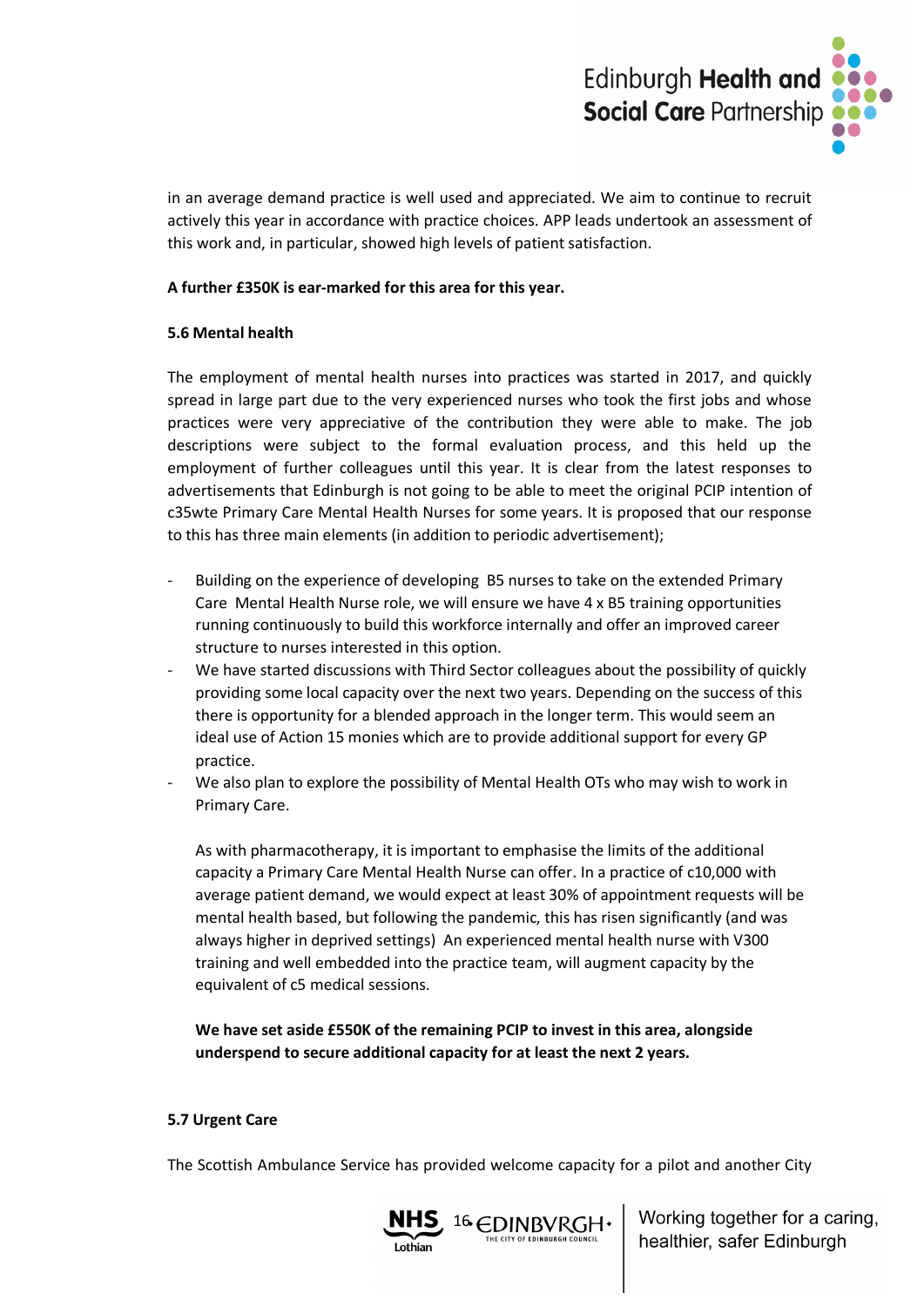

practice has strong positive experience of the direct employment of paramedics. The feedback from the pilot is very positive, but we have continued to raise with the SAS the relative cost of this particular investment. The service provided includes provision for all the equipment, transport and training, but nevertheless is around £40 per hour compared to £25 per hour for a B7 pharmacist or ANP.

We believe the capacity which they can provide may be particularly relevant for certain large practices with high elderly populations during defined periods each morning, and also to provide locality wide capacity for unscheduled visits in the afternoons.

### **We have set aside a further £300K, allowing for the tests of change which have been funded from the LAS to date, and the expansion which is already being implemented.**

#### **5.8 Supporting investments**

The first Physician's Associates began work in two Edinburgh practices this year. The feedback from other Scottish sites where they have worked in Primary Care is positive, and we are hopeful they will develop into a recognised and sustainable part of the primary care workforce.

### **We have set aside a further £200K this year in anticipation of some further expansion of this workforce.**

### **5.9 Management Support (PCIP and T&S funded)**

The L&R Group are sensitive to the extent to which funds intended to be for direct workload capacity are invested in additional management support. There is a 'quid pro quo' in that there are several (PCST) roles which contribute substantially to the PCIP, but which are not funded from this source, or the T&S funds. As the workforce grows, the support required will grow and it is important that we are transparent about this. To date;

- PCIP Transformation Manager
- PCIP Evaluation & Insight Manager
- Clinical Nurse Manager for ANPs/CTACs
- Clinical Nurse Manager for Mental Health (Agreed but not yet appointed)
- Quality Cluster Administrator
- Asst. Primary Care Service Manager for 2C practices
- Link Worker and Social Prescribing Network Manager
- Physiotherapy Manager (0.64wte)
- Edinburgh Head of Pharmacy (Agreed but not appointed)
- In addition, there are several roles, notably with the more senior pharmacy roles, mental health team leads and also CTAC leads where management responsibilities are combined with a patient facing role.
- Funding to support the City Practice Managers Network

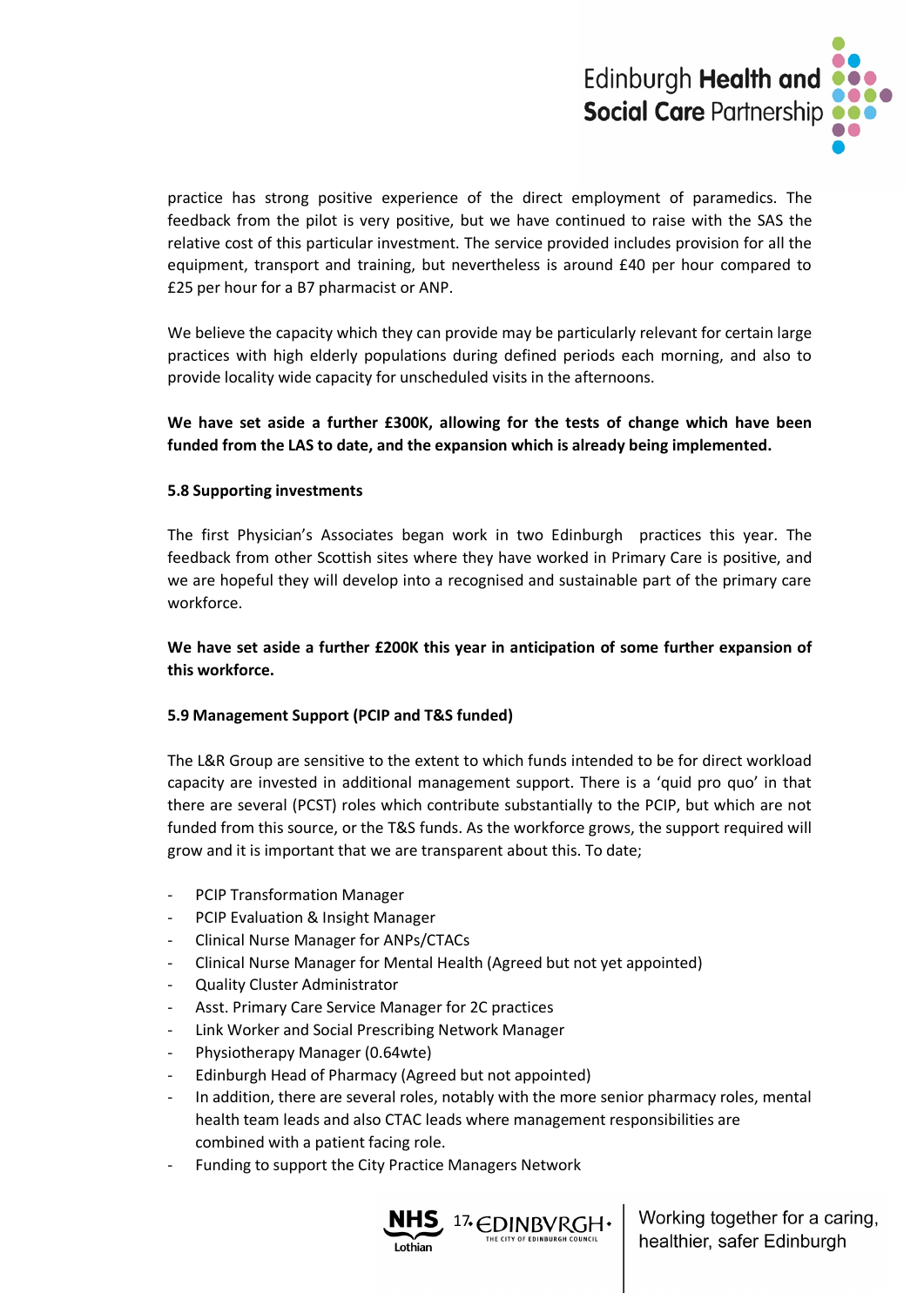

We envisage that part of the c£450K we have recommended for the adult flu delivery is invested in some permanent additional capacity which will cover the 6 months during which the programme is designed and delivered.

In total, this element reflects a modest level of investment (c£400k from total £17M) in primary care management support.

**No further investment is currently proposed.**

### **6. Impact to date and projected**

#### **6.1 Original capacity gap definition**

Our first PCIP described a sessional demand for GPs across Edinburgh as c2900 per week, with actual capacity available and supplied as c2300. This gave us a crude starting definition of 'missing capacity' as 600 medical sessions per week. The GMS contract promises more than this eg most of the savings offered by CTACS and the VTP save PN rather than GP time. Each time we make an investment using the PCIP we ask what sessional augmentation has been achieved, and we recognise both that the augmentation of workload and 'value' to the PCIP and the practice team are not the same thing. On initial evaluation, Community Link Worker can only be expected to augment capacity by one session per week, but we maintain that their contribution to linkage and understanding of local resources and the Third Sector in particular, goes far beyond clinical capacity provided (or 'saved' in this case).

As the table below shows, we believe we are now providing overall capacity of c500 sessions out of the 600 envisaged and affordable. There are two very important considerations which accompany this healthy progress. Firstly, we count any post filled as contributing to the 500, even although the post may have subsequently become vacant. The vacancy rate overall is c15%. Secondly, in the last four years the population of Edinburgh has increased by c24,000, and the PCIP allocation does not increase with our steadily increasing population. This is not material whilst we have PCIP underspends available, but from 2023/24 will constrain the support available to practice and begin to erode the equity equation on which the PCIP distribution was founded.

One of the investments we agreed from the beginning was an 'evaluation' post dedicated to understanding and recording the links between capacity put in place and impact on GMS workload. Table 3 indicates where an evaluation is available to substantiate these impacts and where we anticipate further work coming forward this year. To date the evaluations have been convincing, not only in respect of workload but of unintended and additional benefits realised by expanding the MDT and bringing different clinical approaches and skill sets. All evaluations are scheduled to be re-run every 2-3 years to reflect the changing nature of the MDT contribution and its direct and indirect impacts on workload, safety, and quality.

### **Table 3 Impact on GMS workload of MOU investment**

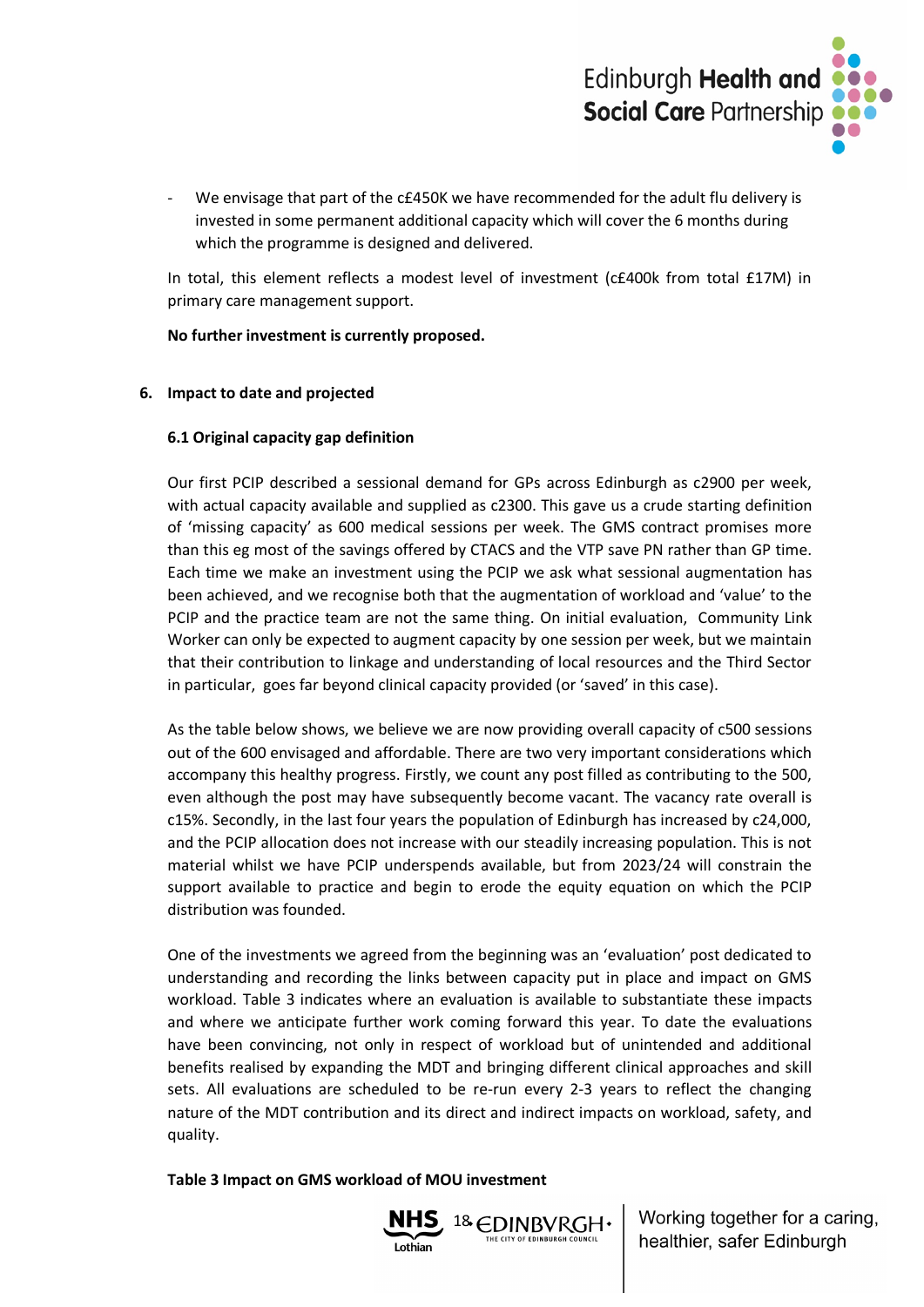

| Edinburgh Primary Care Transformation Programme Impact Tracker March 21                                     |                              |             |                       |                         |                   |  |
|-------------------------------------------------------------------------------------------------------------|------------------------------|-------------|-----------------------|-------------------------|-------------------|--|
|                                                                                                             | <b>Practices Benefitting</b> | Wte in post | Sessional Equiv (est) | <b>Funding Origin</b>   | <b>Evaluation</b> |  |
| Pharmacotherapy                                                                                             | 69                           | 69          | 207                   | <b>PCIP</b>             | <b>Jun-21</b>     |  |
| <b>Linkworking</b>                                                                                          | 37                           | 21          | 21                    | <b>PCIP/T&amp;S/17c</b> | Sep-19            |  |
| <b>Vaccs</b>                                                                                                | 70                           | ٠           | 15                    | <b>PCIP</b>             | Feb-21            |  |
| <b>Nursing</b>                                                                                              | 28                           | 34          | 84                    | PCIP/T&S                | <b>TBC</b>        |  |
| <b>Mental Health</b>                                                                                        | 19                           | 16          | 64                    | <b>PCIP</b>             | <b>May-19</b>     |  |
| <b>MSK</b>                                                                                                  | 22                           | 14          | 56                    | <b>PCIP</b>             | <b>Nov-19</b>     |  |
| <b>CTACS</b>                                                                                                | 33                           | 15          | 33                    | <b>PCIP</b>             | <b>Oct-19</b>     |  |
| <b>Clinical Admin</b>                                                                                       | 60                           |             | 22                    | T&S                     | <b>Mar-20</b>     |  |
| <b>Tech</b>                                                                                                 | 66                           |             | <b>TBC</b>            | <b>PCIP</b>             |                   |  |
| <b>TOTALS</b>                                                                                               |                              | 169         | 502                   |                         |                   |  |
| Note: All sessional equivalent subject to ongoing structured assessment, actual workload equivalence lower. |                              |             |                       |                         |                   |  |

 **WTE total excludes pharmacy techs in training, WRW and LW ToC as workload impact currently marginal.**

It should be noted that within each of the MOU evaluations taken thus far, the patient reaction to MDT working has been very positive. High patient satisfaction with the MDT clinical service has been reported.

### **7. Remaining Investment decisions**

The table below shows that as we started 2021/22 we had already committed to spend c£10.3M of the £12.9M PCIP funds available (setting aside the additional pharmacotherapy baseline and the 17C reinvestment funds). Secondly, the table shows where we think these funds should be increased in accordance with both the expressed requirements of practices, the availability of staff and the success of existing application through evaluation. **This takes us to a commitment of £12.5M with £0.4M remaining.**

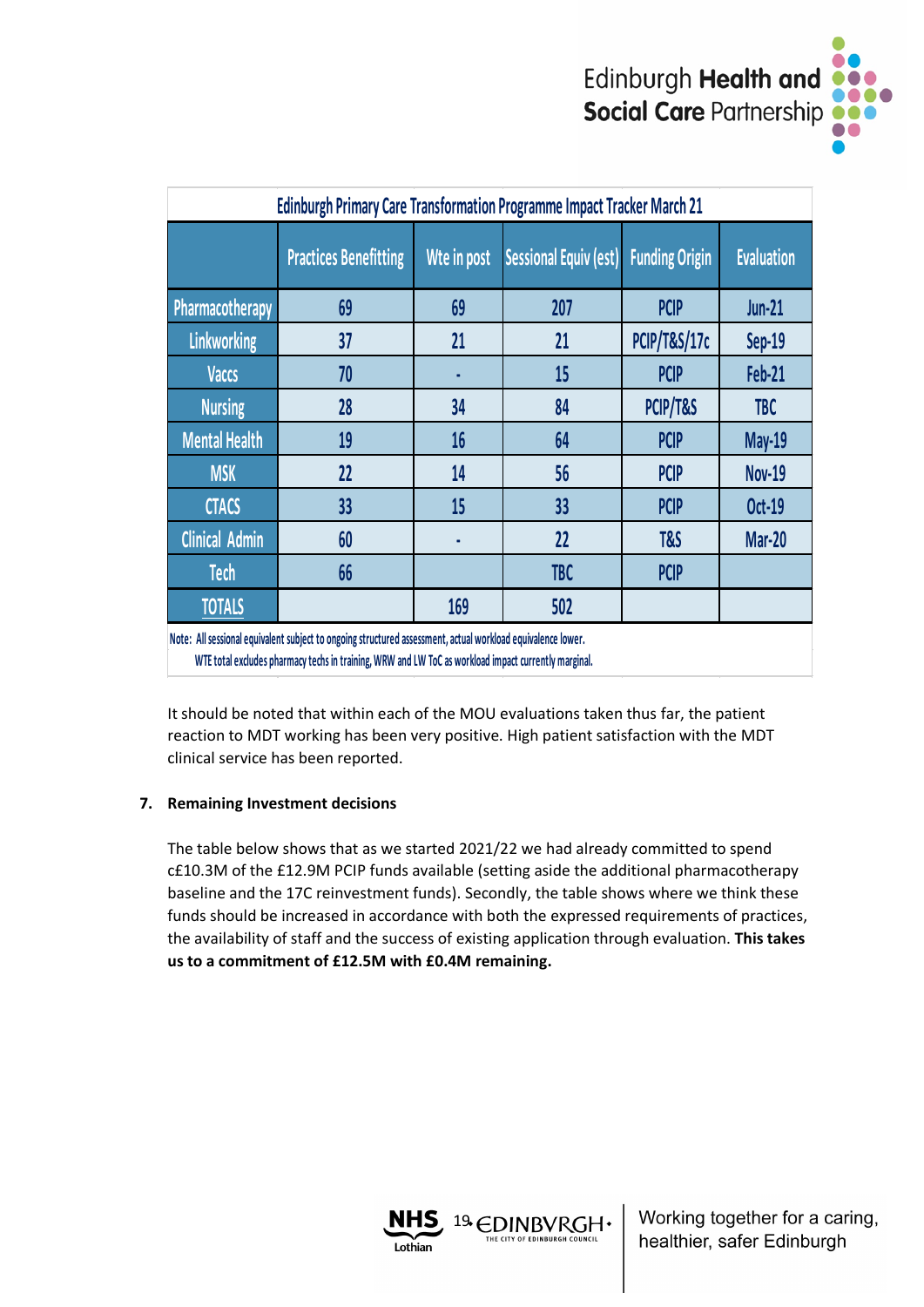

|                                                              | 2018/2019 | 2019/2020 | 20/21 FYE of Committed | 2021/2022 | <b>Estimated Workforce</b><br>Projection by end of 21/22<br>(on £12.1m) | <b>WTE 2019 Wish</b><br>List | Cost   |
|--------------------------------------------------------------|-----------|-----------|------------------------|-----------|-------------------------------------------------------------------------|------------------------------|--------|
| <b>Funding Available(£M)</b><br><b>Carry Forward Omitted</b> | £3.80     | £4.50     | £9.10                  | £12.90    |                                                                         |                              |        |
|                                                              | (K)       | (K)       | (K)                    | (K)       | (WTE)                                                                   | (WTE)                        | (K)    |
| 1. Pharmacotherapy                                           | £1,101    | £1,810    | £3,300                 | £3,500    | 70                                                                      | 75                           | £3,500 |
| 2. Link working                                              | £770      | £1,190    | £1,200                 | £1,250    | 25                                                                      | 25                           | £1,200 |
| <b>3.Mental Health</b>                                       | £390      | £600      | £950                   | £1,500    | 33                                                                      | 50                           | £2,250 |
| 4. Vaccination                                               | £109      | £190      | £900                   | £900      |                                                                         |                              | £900   |
| 5.ANP                                                        |           | £100      | £1,550                 | £1,750    | 35                                                                      | 30                           | £1,500 |
| 6.MSK                                                        | £75       | £260      | £750                   | £1,100    | 22                                                                      | 25                           | £1,250 |
| 7.CTACS                                                      | £83       | £105      | £800                   | £900      | 20                                                                      |                              | £1,200 |
| 8. Paramedics/Urgent Care                                    |           | £50       | £100                   | £400      | 8                                                                       | 10                           | £500   |
| 9. Physicians Associate                                      |           |           | £100                   | £250      | 5                                                                       | 10                           | £500   |
|                                                              |           |           |                        |           |                                                                         |                              |        |
| Support*                                                     | £540      | £520      | £640                   | £640      |                                                                         |                              | £700   |
|                                                              |           |           |                        |           |                                                                         |                              |        |
| <b>TOTAL</b>                                                 | £3.06M    | £4.83M    | £10.3M                 | £12.2M    | 218                                                                     | 225                          | £12.8m |

### **Table 4 Recurring PCIP Commitments Only (FYE) Edinburgh Primary Care PCIP Implementation Plan - Update Summary for GPs (Issue 7 – May 2021). (Appendix 2)**

Practices have already asked 'what happens if the money runs out before I receive all the staff I was supposed to get?' Whilst allocations fall short of the GMS promises (due to restrictions in funding and available workforce), all practices should be able to see the original PCIP allocation related to the additional capacity they have access to. The original understanding or wishes of practices may be subject to some refinement, but this should be through mutual agreement. Three common examples are noted below for illustration.

- A practice originally wanted 2.0 pharmacists, but through experience and redesign now has 4 days of on site senior pharmacist and 5 days of (mainly) off site pharmacy technician support.
- A practice wanted an ANP but has been offered a Physicians Associate or Nurse practitioner to offer similar capacity.
- A practice wanted a full time MSK APP but now wishes to adjust that to 4 sessions per week.

We have also made clear that the choice of MOU support by practices may evolve. An obvious opportunity for this presents when a member of staff leaves, but we can also discuss when a practice assesses that MDT capacity support needs to be shaped differently

In summary, we have £2.6M available to invest this year and are suggesting where c.£2.2M of this should be applied across the MOU areas. The remaining £0.4M gives us flexibility to respond where there are opportunities to expand elements of the plans. Where this was to result in any additional investment to an MOU area this will be reported through L&R, with the understanding that investments can be both increased and reduced over time.

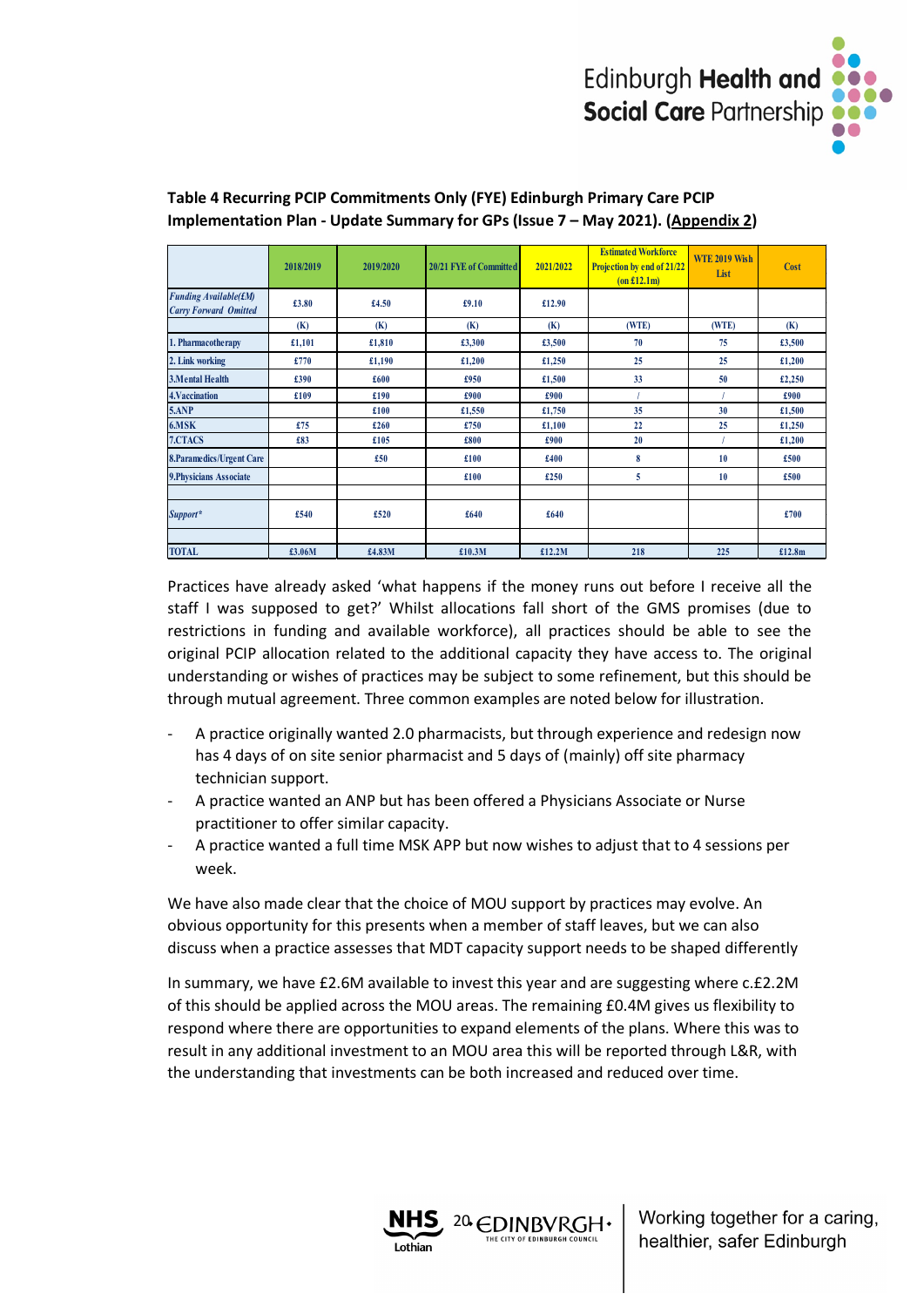

#### **8. Governance**

#### **8.1 Role of L&R**

The role of L&R is to ensure that the investment of the available primary care transformation funds is within the relevant guidance, widely agreed, effectively used and well communicated. L&R has a high level of GP involvement; chaired by the (GP) Medical Director, includes all GP Clinical Leads, both LMC/GP Sub reps/2x CQLs/2x Practice Managers, PN lead. The Edinburgh Primary Care Team is represented, and membership is open to two further members of the EHSCP Senior Management Team. All use of these GMS related funds must be sanctioned through L&R and where this is not possible, reported retrospectively.

#### **8.2 'Rules'**

L&R maintains governance Over the use of resources. For example, we recommend that any PCIP staff member should have an appropriate clinical 'mentor' at practice level to ensure their role is actively developed and well understood within the practice. L&R is scheduled to approve the first version of a document which sets out the relevant arrangements and understandings for H&SCP employed staff who work within practice teams. This document builds on the last three years of experience and the underlying intention is to balance the expectation that all MDT staff make an effective contribution to workload capacity, with practice responsibility to ensure these staff are well supported and effectively deployed. **Where this is not happening, MDT staff may be withdrawn.**

Part of the 2019 consultation asked practices if they wanted PCST to retain part of the PCIP resource to provide cover for MDT staff. Understandably at the time, practices were anxious to have all relevant resources embedded in their teams. No cover has therefore been provided for PCIP staff to date, but in response to practice feedback we will revisit this for certain MOU groups.

#### **8.3 Continuing role**

L&R was originally conceived as the local group charged by the Edinburgh IJB to oversee the New Contract implementation. The role has widened to all aspects of Primary Care Transformation and has proved a useful mechanism for reaching agreement over non PCIP resources such as Scottish Government premises grants and list growth related grants and Lothian's T&S funds. The value of the funding, the ongoing need to report on its application and the potential for further development of the funds, give the group a clear remit across the next few years.

#### **9. Final thoughts**

The application of the primary care transformation funds has not fully satisfied anyone's

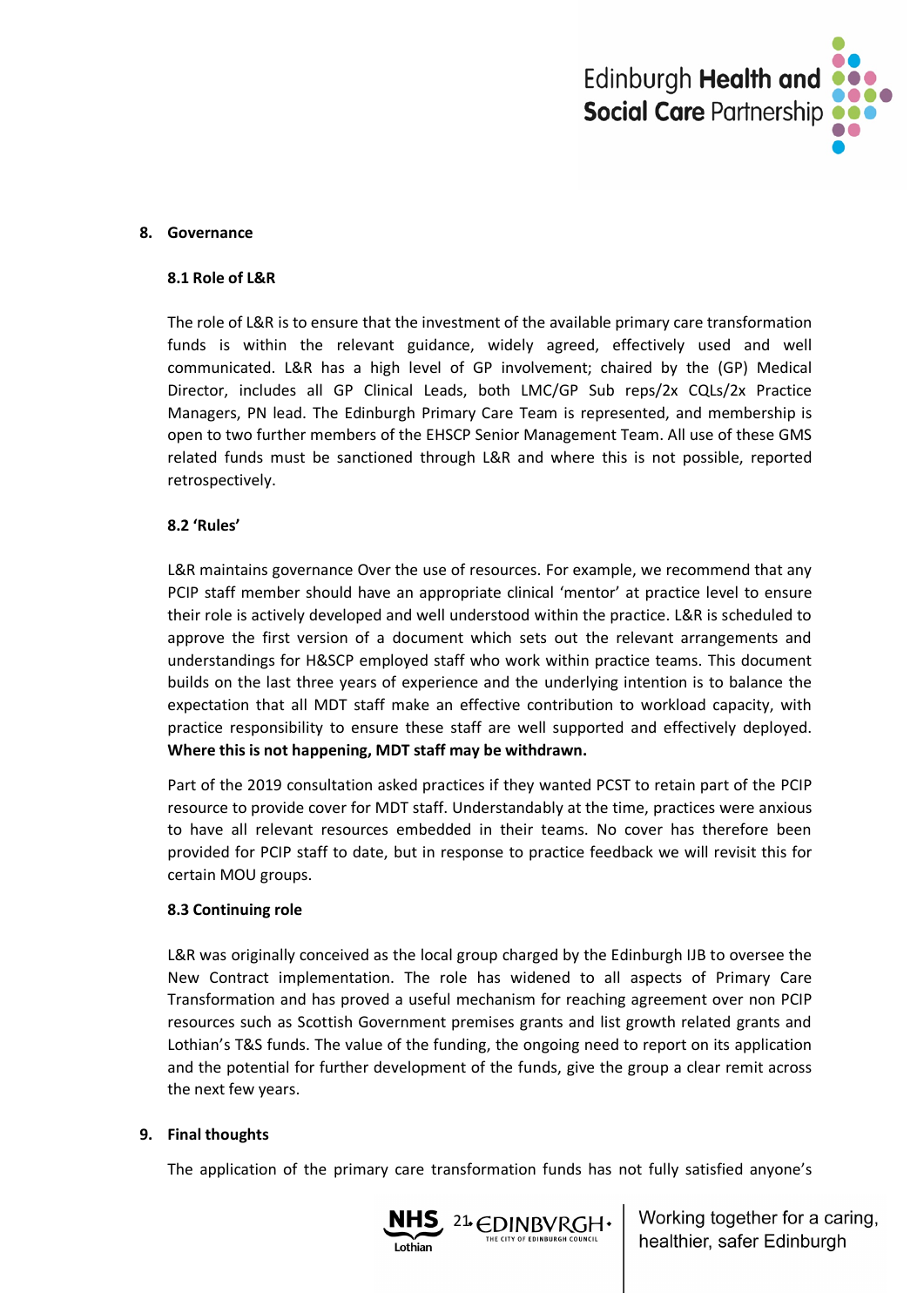

expectations. It was clear from the start that the funding could not fulfil the full potential of the possible workforce transformation and augmentation promised by the new Scottish GMS contract. At the same time, the additional capacity has been appreciated and has helped the City to a point where all practices are stable, or able to be quickly re-stabilised without a requirement for the practice to move to a different contractual status.

We are also convinced that all parts of the MOU are effective, and we have learnt the scope and capacity of the new services and staff and have sought to learn from experience. Stabilising practices has brought collective benefit. As we develop, we expect the balance between practice specific and local practice network investments will change. At the beginning of the implementation process many practices were worried about being able to continue, but we are now reaching a stage where the benefits of collaboration are more obvious. Pharmacotherapy is likely to become a strong example of this, whereas ANPs are likely to remain very much embedded in practice teams developing bespoke roles, consistent with their relevant professional boundaries. This is not policy, it's about what works best and what gives City practices a continuing incentive to invest time and attention in the MDT arrangements.

We have set funding aside to encourage the further development of Quality Clusters. To date, this opportunity has been difficult to respond to, given the other pressures on practices. This investment in thinking and co-ordinating capacity combined with our determination to develop our 'insight' function, should help to illuminate areas for further development, new opportunities, and linkages with acute and Third Sector colleagues. We have long thought that harnessing the understanding of GMS to the commissioning of the Third Sector was overdue and the 2021 mental health investment should help to test this. Better understanding and joint working with the acute sector have featured in primary care policy for many decades. Again, there is the potential for Quality Clusters to engage on a mutually satisfactory scale and to better understand where variation might be helpfully and appropriately adjusted.

At each PCIP submission to date we have acknowledged the need for a more structured and consistent approach to an open dialogue with the Edinburgh public about their experience of Primary Care. In the wake of the pandemic this has never been more important. We cannot afford to assume our interpretation of what the public want and need is satisfactory. Whilst a minority of primary care interaction with the public is unsatisfactory and inappropriate, the public have been highly adaptive, understanding and supportive of what we offer, and we must reciprocate.

Best Wishes

*Edinburgh Primary Care Leadership and Resources Group*

**July 2021**